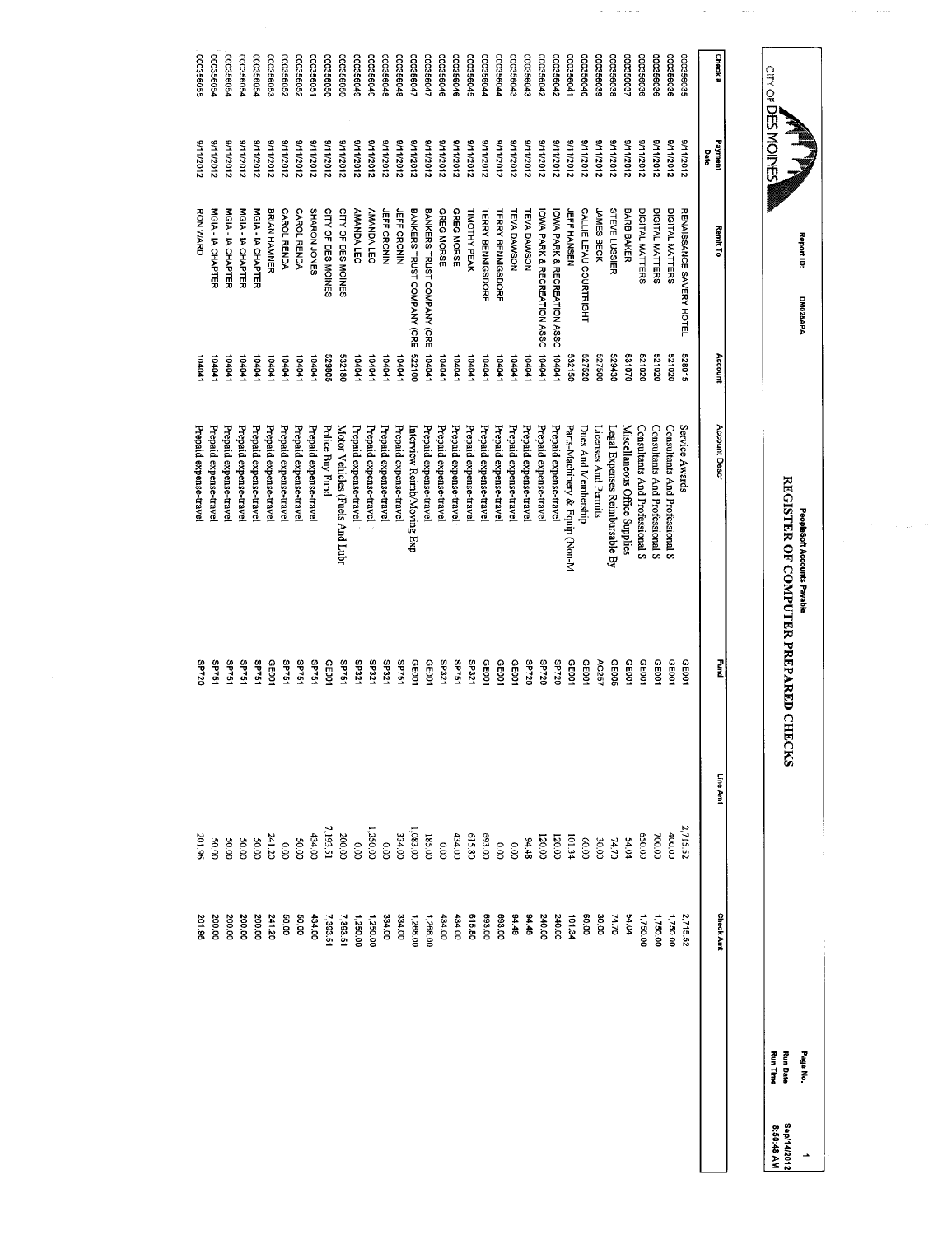| Check#    | Payment<br>Date | Remit To                           | Account | Account Desar                    | n<br>E       | Line Amt                  | <b>Chack Amt</b>   |  |
|-----------|-----------------|------------------------------------|---------|----------------------------------|--------------|---------------------------|--------------------|--|
| 000356056 | 2102/11/16      | MIDAMERICAN ENERGY                 | 528165  | Project Reconnect Payments       | <b>61/4S</b> | 1,299.04                  | 2,346.16           |  |
| 000356056 | 8/11/2012       | MIDAMERICAN ENERGY                 | 528165  | Project Reconnect Payments       | <b>SP033</b> | 1,047.12                  | 2,346.16           |  |
| 00035605  | 81112012        | IOWA SECRETARY OF STATE            | 527520  | Dues And Membership              | GE001        | 30.00                     | 30.00              |  |
| 100356058 | 2102/11/6       | POLK COUNTY RECORDER               | 521035  | ROW Legal & Misc. Costs          | <b>SP854</b> | 115.20                    | 115.20             |  |
| 000356059 | 9/11/2012       | POLK COUNTY RECORDER               | 521035  | ROW Legal & Misc. Costs          | <b>SP854</b> | 00'96                     | <b>00 96</b>       |  |
| 00035606C | 8/11/2012       | POLK COUNTY RECORDER               | 521035  | ROW Legal & Misc. Costs          | <b>SP854</b> | 114.40                    | 114.40             |  |
| 000356061 | 3/11/2012       | POLK COUNTY TREASURER              | 01019   | puu <sub>T</sub>                 | SP854        | 2,005.17                  | 2,005.17           |  |
| 000356062 | 31112012        | POLK COUNTY TREASURER              | 010179  | Land                             | <b>SP854</b> | 1,491.00                  | 1,491.00           |  |
| 000356063 | 3/11/2012       | POLK COUNTY TREASURER              | 010119  | Land                             | <b>SP854</b> | 1,783.56<br>1,242.45      | 1,783.56           |  |
| 0035606   | 3/11/2012       | <b>CENTURYLINK</b>                 | 529410  | Legal Settlements & Awards-Tor   | EN101        |                           | 1,242.45           |  |
| 00356069  | 211/2012        | <b>NESTINGEN INC</b>               | 521020  | Consultants And Professional S   | <b>SP324</b> | 6,000.00                  | 6,000.00           |  |
| 000356066 | 3/11/2012       | THE IDDEA GROUP                    | 0930299 | Training                         | GEDO1        | 445.00                    | 445.00             |  |
| 000356067 | 2102/11/6       | <b>AASHTO</b>                      | 331020  | Magazines, Maps, Reference Boo   | GE001        | 151.20                    | 151.20             |  |
| 000356066 | 8/11/2012       | DEERY BROTHERS CHEVROLET I         | 011629  | Legal Settlements & Awards-Tor   | CE001        | 2,510.27                  | 2,510.27           |  |
| 00356066  | 8/1/2012        | ROBERT HARDMAN                     | 017829  | Legal Settlements & Awards-Tor   | AG251        | 1,102.78                  | 1.102.78           |  |
| 00035607C | 21112012        | OMAR ALAWADI                       | 532500  | Temporary Easements              | CP038        | 2,300.00                  | 2,300.00           |  |
| 00035607  | 21112012        | NNS LABS                           | 091259  | Medical And Laboratory           | GE001        | 247.00                    | 247.00             |  |
| 000356072 | 21112012        | HANK NHPPLE                        | 029430  | Legal Expenses Reimbursable By   | GE005        | 2,018.95                  | 2,018.95           |  |
| 000356073 | 21112012        | JUSTIN GARFIELD                    | 088829  | Customer Reimburse-Sewers        | EN101        | 1,000.00                  | 1,000.00           |  |
| 000356074 | 3/11/2012       | DES MOINES AIRPORT AUTHORIT        | 511220  | Tuition Reimb-Seized Funds       | SP324        | 1,000.00                  | 1,000.00           |  |
| 000356075 | 3/11/2012       | MARINA CAMARENA                    | 528025  | Relocation Payment               | CP038        | 34,250.00                 | 34,250.00          |  |
| 000356076 | 31112012        | MARY SERGIO                        | 528025  | Relocation Payment               | CPO38        | 3,057.60                  | 3,057.60           |  |
| 000356077 | 211/2012        | STEVE BASSMAN                      | 088629  | Customer Reimburse-Sewers        | EN101        | 1,000.00                  | 3,000.00           |  |
| 10993000  | 8/11/2012       | STEVE BASSMAN                      | 088829  | <b>Customer Reimburse-Sewers</b> | EN101        | 1,000.00                  | 3,000.00           |  |
| 000356077 | 81112012        | <b>STEVE BASSMAN</b>               | 066629  | Customer Reimburse-Sewers        | EN101        | 00'000'I                  | 3,000.00           |  |
| 000356078 | 8/11/2012       | <b>INATYOB ACKLI</b>               | 062629  | Customer Reimburse-Sewers        | <b>EN101</b> | 1,000.00                  | 1,000.00           |  |
| 000356079 | 8/11/2012       | MARY BRUCKER                       | 082625  | Customer Reimburse-Sewers        | EN101        | 1,000.00                  | 1,000,00           |  |
| 000356080 | 21112012        | <b>JEFFREY WAND BECKY JMAAK</b>    | 541015  | Permanent Easements              | AG267        | 00'008                    | 800.00             |  |
| 000356081 | 3/11/2012       | ESTATE OF SHERREY GREEN            | 010159  | Land                             | <b>SP854</b> | 0,669.00                  | 70,669.00          |  |
| 280999000 | 21112012        | <b>IEFFREY SAND AMBER E JONES</b>  | 541010  | $L$ and                          | SP854        | 21,868.74                 | 21,868.74          |  |
| 000356083 | 9/11/2012       | SPJ LLC                            | 01019   | <b>Land</b>                      | <b>SP854</b> | 54,334.83                 | 54,334.83          |  |
| 000356084 | 811/2012        | MARCUS HALL                        | 011629  | Legal Settlements & Awards-Tor   | GE001        | 250.00                    | 250.00             |  |
| 000356085 | 2102/11/16      | CINDY RONAN AND MARK TOLANI 529410 |         | egal Settlements & Awards-Tor    | 12031        | 3,139.03                  | 3,139.03           |  |
| 000356086 | 01112012        | SAFE SOFTWARE INC                  | 526120  | R&M-Data Processing Software     | GE00<br>i    | 2,209.80<br>$\frac{1}{2}$ | i<br>S<br>2,209.80 |  |
|           |                 |                                    |         |                                  |              |                           |                    |  |

 $\mathcal{L}_{\mathcal{I}}$ 

000356087

180995000

9/11/2012

9/11/2012

DES MOINES AREA COMMUNITY ( 562050

DES MOINES AREA COMMUNITY (562050

Training

GE001

250.00

250.00

PeopleSoft Accounts Payable<br>REGISTER OF COMPUTER PREPARED CHECKS REGISTER OF COMPUTER PREPARED CHECKS Peopleoft Accounts Payable

Page No. Run Date Sepf14/2012' Run Time 8:50:48 AM

2<br>Sep/14/2012<br>8:50:48 AM

 $\sim$ 

**CITY OF DES MOINES** 

Report 10:

DM025APA DM025APA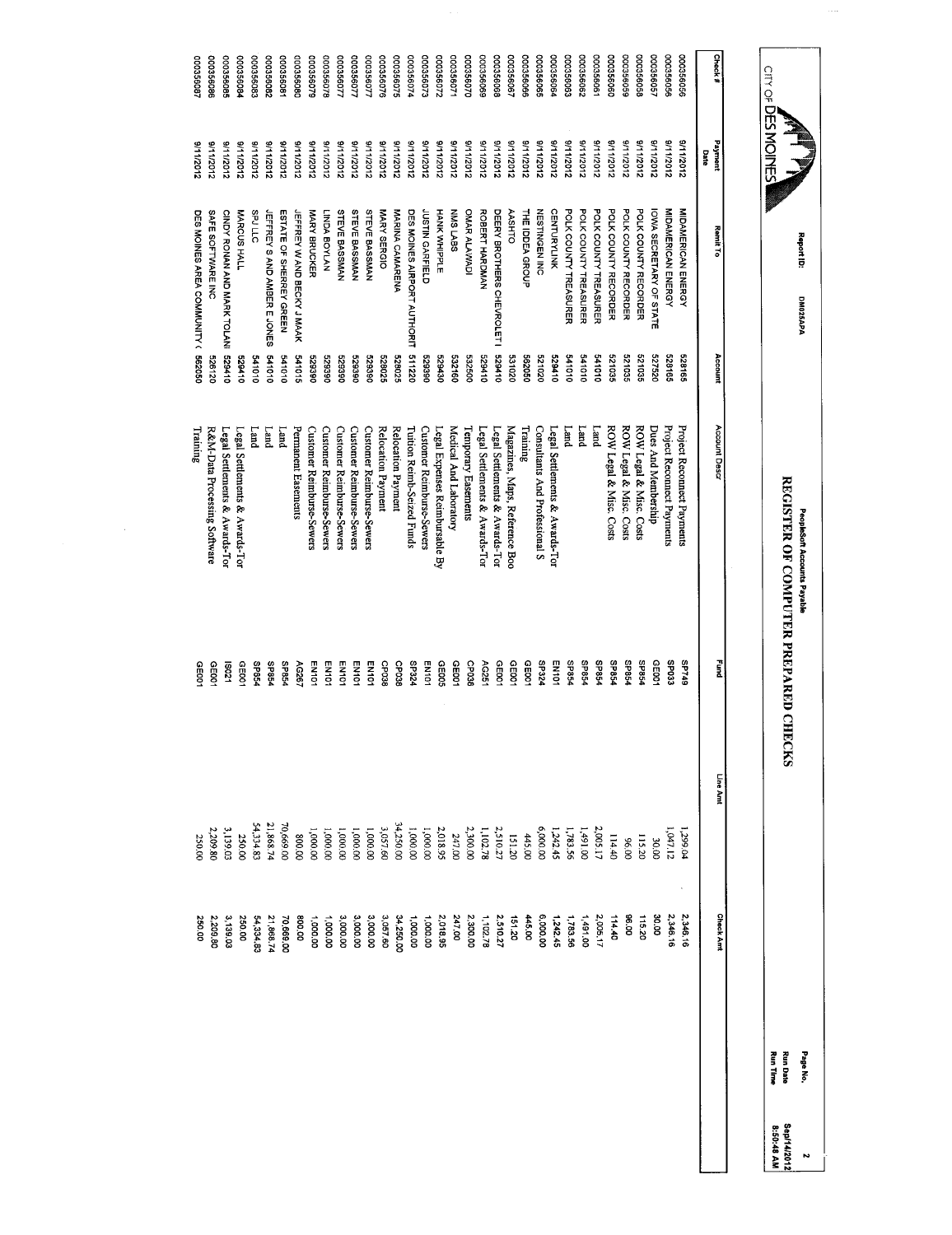|                       | CITY OF DESNOINES<br>≅<br>-<br>- |                                                   |                  | REGISTER OF COMPUTER PREPARED CHECKS                            |                       |                      |                  | <b>Run Time</b><br><b>Run Date</b> |
|-----------------------|----------------------------------|---------------------------------------------------|------------------|-----------------------------------------------------------------|-----------------------|----------------------|------------------|------------------------------------|
|                       |                                  |                                                   |                  |                                                                 |                       |                      |                  |                                    |
| Check#                | Payment<br>Date                  | Remit To                                          | Account          | Account Descr                                                   | Euro                  | Line Amt             | <b>Check Amt</b> |                                    |
| 000356088             | 21102/11/15                      | PUBLIC EMPLOYMENT RELATION:                       | 562050           | Training                                                        | GE00                  | 195.00               | 195.00           |                                    |
| 000356086             | 311/2012                         | VIOLATION PROCESSING CENTER                       | 202026           | GATSO Payable                                                   | CE001                 | 1,105.00             | 1,105.00         |                                    |
| 00035609C             | 2102/11/16                       | <b>VERIZON WIRELESS</b>                           | 525150           | Telephone Service (Cell)                                        | AG255                 | 161.35               | 492.13           |                                    |
| 000356090             | 8/11/2012                        | <b>VERIZON WIRELESS</b>                           | 091959           | Telephone Service (Cell)                                        | AC255                 | 170.72               | 492.13           |                                    |
| 000356090             | 3/11/2012                        | <b>VERIZON WIRELESS</b>                           | 525150           | Telephone Service (Cell)                                        | AG255                 | 160.06               | $-02.13$         |                                    |
| 00035609              | 8/112012                         | ELECTRONIC ENGINEERING CO                         | 527110           | Rent-Non City Radio & Electron                                  | 040SI                 | <b>96.00</b>         | 127.00           |                                    |
| 00035609              | 2102/11/16                       | ELECTRONIC ENGINEERING CO                         | 525150           | Telephone Service (Cell)                                        | <b>ENOOO</b>          | 31.00                | 127.00           |                                    |
| 760999000             | 21112012                         | CAPITAL CITY EQUIPMENT CO                         | 0237070          | Rental Expense                                                  | EN301                 | 250.00               | 551.80           |                                    |
| 260999000             | 21112012                         | CAPITAL CITY EQUIPMENT CO                         | 0/0119           | <b>Motor Vehicles</b>                                           | <b>SP360</b>          | 301.80               | 551.80           |                                    |
| 000356093             | 2112012                          | SHERWIN-WILLIAMS                                  | 532200           | Wood Finish Products                                            | <b>C96dS</b>          | S2.50                | 52.50            |                                    |
| 00035609              | 211/2012                         | ABC PEST CONTROL                                  | 521190           | Pest Control Services                                           | 01081                 | 12.49                | 12.49            |                                    |
| 000356099             | 21112012                         | LANGUAGE LINE SERVICES                            | 0621290          | Interpreter Service                                             | <b>IS033</b>          | 104.79               | 104.79           |                                    |
| 000356096             | 8/11/2012                        | INTERSTATE ALL BATTERY CENTI                      | 532060           | Electrical Supplies And Parts                                   | 070SI                 | 552.15<br>184.05     | 738.20<br>736.20 |                                    |
| 000356096<br>00035609 | 2112012<br>8/11/2012             | <b>BOBS TOOLS</b><br>INTERSTATE ALL BATTERY CENTI | 090289<br>532170 | Minor Equipment And Hand Tools<br>Electrical Supplies And Parts | <b>ENOOD</b><br>18040 | 86'69                | 86.98            |                                    |
| 000356098             | 8/11/2012                        | AMES ENVIRONMENTAL INC                            | 020129           | Consultants And Professional S                                  | <b>CP034</b>          | \$1.15               | 393.15           |                                    |
| 000356099             | 9/11/2012                        | <b>ARAMARK UNIFORM SERVICES IN</b>                | 060229           | Uniforms/Uniform Rental                                         | CE001                 | 27.00                | 334.81           |                                    |
| 000356099             | 21112012                         | ARAMARK UNIFORM SERVICES IN                       | 060229           | Uniforms/Uniform Rental                                         | 010SI                 | $63.47$<br>$-370.95$ | 334.81           |                                    |
| 000356099             | 3/11/2012                        | <b>ARAMARK UNIFORM SERVICES IN</b>                | 060239           | Uniforms/Uniform Renta                                          | 010SI                 |                      | 334,81           |                                    |
| 909356099             | 21112012                         | <b>ARAMARK CNIFORM SERVICES IN</b>                | 060/29           | Uniforms/Uniform Rental                                         | 010SI                 | 370.95               | 334.81           |                                    |
| 000356099             | 211/2012                         | <b>ARAMARK UNIFORM SERVICES IN</b>                | 060239           | Uniforms/Uniform Renta                                          | 01081                 | 63.47                | 334.81           |                                    |
| 000356096             | 21112012                         | ARAMARK CNIFORM SERVICES IN                       | 060229           | Uniforms/Uniform Rental                                         | 010SI                 | 100.88<br>100.88     | 334.81           |                                    |
| 360996000             | 21112012                         | <b>ARAMARK UNIFORM SERVICES IN</b>                | 060229           | Uniforms/Uniform Renta                                          | 19010                 |                      | 334.81           |                                    |
| 000356096             | 211/2012                         | ARAMARK CHOLORM SERVICES IN 527090                |                  | Uniforms/Uniform Rental                                         | 010SI                 | 103.50               | 334.81           |                                    |
| 000356096             | 21112012                         | <b>ARAMARK UNIFORM SERVICES IN</b>                | 060239           | Uniforms/Uniform Rental                                         | 010SI                 | 121.50               | 334.81           |                                    |
| 000356099             | 9/11/2012                        | <b>ARAMARK UNIFORM SERVICES IN</b>                | 060229           | Uniforms/Uniform Rental                                         | 010SI                 | (11)                 | 334.81           |                                    |
| 000356095             | 3/11/2012                        | <b>ARAMARK UNIFORM SERVICES IN</b>                | 060239           | Uniforms/Uniform Rental                                         | 010SI                 | 63.47                | 334.81           |                                    |
| 00356099              | 3/11/2012                        | ARAMARK UNIFORM SERVICES IN                       | 060229           | Uniforms/Uniform Renta                                          | AG251                 | 46.25                | 334.81           |                                    |
| 000356096             | 3/11/2012                        | ARAMARK UNIFORM SERVICES IN                       | 060/29           | Uniforms/Uniform Rental                                         | AG251                 | 48.05                | 334,81           |                                    |
| 960992000             | 211/2012                         | <b>ARAMARK UNIFORM SERVICES IN</b>                | 060/29           | Uniforms/Uniform Renta                                          | AG251                 | 14.75                | 334.81           |                                    |
| 000356096             | 2102/11/6                        | <b>ARAMARK CNIFORM SERVICES IN</b>                | 327090           | Uniforms/Uniform Renta                                          | AG251                 | 38.35                | 334.8            |                                    |
| 99999900              | 2102/11/16                       | ARAMARK CNIFORM SERVICES IN                       | 060229           | Uniforms/Uniform Renta                                          | AG251                 | 6.21                 | 334.8            |                                    |
| 660999000             | 8111/2012                        | <b>ARAMARK UNIFORM SERVICES IN</b>                | 060229           | Uniforms/Uniform Rental                                         | AG251                 | 149.81               | 334.8            |                                    |
| 660998000             | S11/2012                         | <b>ARAMARK UNIFORM SERVICES IN</b>                | 060239           | Uniforms/Uniform Rental                                         | <b>AG251</b>          | 7.70                 | 334.8            |                                    |
| 660999000             | 8/11/2012                        | ARAMARK UNIFORM SERVICES IN 527090                |                  | Uniforms/Uniform Renta                                          | AG251                 | 41.55                | 3,4.8            |                                    |

Report ID:

DM025APA

DM025APA

Peoplebort Accounts Payable

PeopleSch Accounts Payable<br>REGISTER OF COMPUTER PREPARED CHECKS

Page No.<br>Run Date<br>Run Time

Sep/14/2012

3<br>Sep/14/2012<br>8:50:48 AM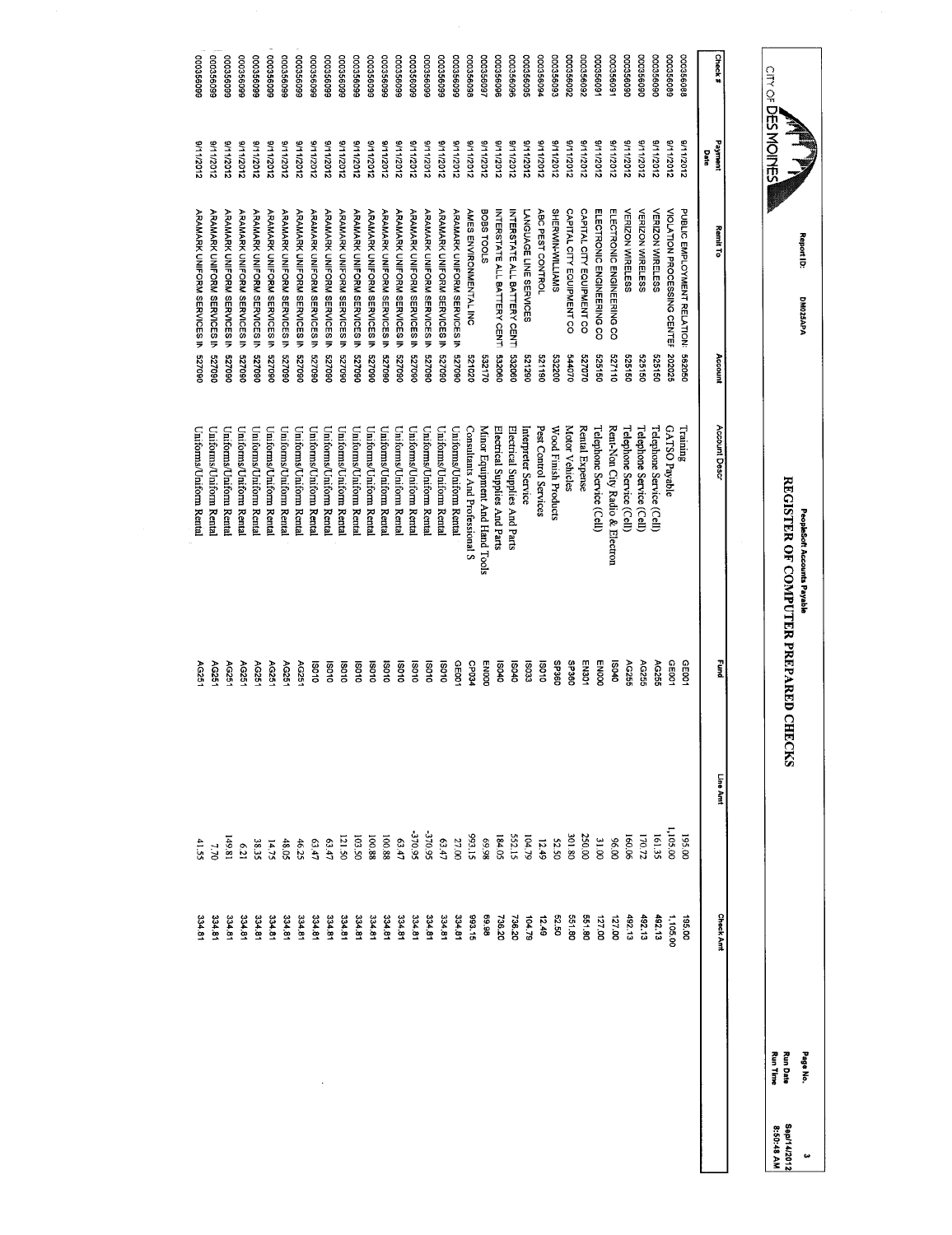|                   | Check#<br>Payment<br><b>Date</b> | 000356099<br>2102/11/16                       | 000356100<br>31112012                | 00035610<br>3/11/2012                 | 00035610<br>3/11/2012                 | 000356102<br>2102/11/16          | 000356103<br>21112012                | 000356103<br>3/11/2012               | 000356103<br>2102/11/6               | 000356104<br>2102/11/6         | 000356104<br>21112012          | 000356105<br>3/11/2012         | 00035610E<br>3/11/2012              | 00035610<br>3/11/2012                                             | 000356108<br>3/11/2012             | 801956108<br>3/1/2012              | 000356109<br>2102/11/6         | 00035611C<br>2102/11/16       | 00035611C<br>8/11/2012        | 00035611<br>3/11/2012            | 00035611<br>8/11/2012           | 11892000<br>2102/11/6           | 000356112<br>21112012                           | 000356113<br>3/11/2012         | 000356113<br>8/11/2012         | 119932000<br>2102/11/6     | 311992000<br>8/11/2012   | 000356116<br>9/11/2012         | 000356116<br>211/2012          | 000356116<br>21112012          |                                | 000356116<br>21102/11/16       | 111992000<br>2102/11/6         | 000356116<br>2102/11/6         | 000356118<br>21112012 | 000356119<br>21112012             |
|-------------------|----------------------------------|-----------------------------------------------|--------------------------------------|---------------------------------------|---------------------------------------|----------------------------------|--------------------------------------|--------------------------------------|--------------------------------------|--------------------------------|--------------------------------|--------------------------------|-------------------------------------|-------------------------------------------------------------------|------------------------------------|------------------------------------|--------------------------------|-------------------------------|-------------------------------|----------------------------------|---------------------------------|---------------------------------|-------------------------------------------------|--------------------------------|--------------------------------|----------------------------|--------------------------|--------------------------------|--------------------------------|--------------------------------|--------------------------------|--------------------------------|--------------------------------|--------------------------------|-----------------------|-----------------------------------|
|                   | <b>Remit To</b><br>Account       | <b>ARAMARK CINICARY SERVICES IN</b><br>327090 | BURGIN DRAPERY WORKROOM II<br>332110 | COMMERCIAL BUILDING SERVICE<br>327510 | COMMERCIAL BUILDING SERVICE<br>377510 | CARTER PRINTING CO INC<br>532240 | CONSTRUCTION & AGGREGATE F<br>332100 | CONSTRUCTION & AGGREGATE F<br>001289 | CONSTRUCTION & AGGREGATE F<br>332170 | DIAMOND OIL COMPANY<br>532130  | DIAMOND OIL COMPANY<br>08130   | DOORS INC<br>532140            | DES MOINES BOLT SUPPLY CO<br>532100 | DES MOINES FEED & GARDEN<br>010129                                | CRESCENT ELECTRIC SUPPLY<br>532060 | CRESCENT ELECTRIC SUPPLY<br>532060 | DES MOINES REGISTER<br>020189  | DES MOINES REGISTER<br>523010 | DES MOINES REGISTER<br>523010 | DES MOINES WATER WORKS<br>525030 | DES MOINES WATER WORKS<br>09029 | DES MOINES WATER WORKS<br>09099 | CLERK OF IOWA DISTRICT COURT<br>020229          | D&KPRODUCTS<br>010289          | D&KPRODUCTS<br>532010          | FASTENAL COMPANY<br>001235 | FERRELL GAS<br>060289    | FISHER SCIENTIFIC CO<br>632160 | FISHER SCIENTIFIC CO<br>091239 | FISHER SCIENTIFIC CO<br>532160 | FISHER SCIENTIFIC CO<br>532160 | CHARLES GABUS FORD<br>091289   | GRAINGER INC<br>01023          | GRAINGER INC<br>091269         |                       | GRAYBAR ELECTRIC CO INC<br>532060 |
|                   | Account Descr                    | Uniforms/Uniform Rental                       | Household And Institutional          | Cleaning And Painting                 | Cleaning And Painting                 | Traffic And Street Sign Materi   | Hardware Items                       | Hardware Items                       | Minor Equipment And Hand Tools       | Lubricants (Non-Motor Vehicle) | Lubricants (Non-Motor Vehicle) | Lumber, Wood Products And Insu | Hardware Items                      | Accounting And Clerical                                           | Electrical Supplies And Parts      | Electrical Supplies And Parts      | Magazines, Maps, Reference Boo | Advertising                   | Advertising                   | Storm Water Charges              | Water Use                       | Water Use                       | Photocopy And Reproduction Exp                  | Agricultural And Horticultural | Agricultural And Horticultural | Hardware Items             | Fuel (Non-Motor Vehicle) | Medical And Laboratory         | Medical And Laboratory         | Medical And Laboratory         | Medical And Laboratory         | Parts-Machinery & Equip (Non-M | Cleaning, Janitorial And Sanit | Parts-Machinery & Equip (Non-M |                       | Electrical Supplies And Parts     |
| E                 |                                  | AG257                                         | <b>192dS</b>                         | <b>GEOO1</b>                          | CE001                                 | <b>SP360</b>                     | AG251                                | <b>AG251</b>                         | <b>ENOOO</b>                         | AG251                          | AG251                          | CPO4O                          | AG251                               | CE001                                                             | AG251                              | AG251                              | CEDD1                          | 0010                          | <b>GE001</b>                  | <b>GO10</b>                      | AG251                           | AG251                           | GE005                                           | CE001                          | GE001                          | AG251                      | OSE-JSO                  | AG251                          | AG251                          | AG251                          | AG251                          | GE001                          | AG251                          | AG251                          |                       | GE001                             |
| Line Amt          |                                  | 16.40                                         | 552.00                               | 2,340.0C                              | 541.67                                | 00'666                           | 543.60                               | 89.68                                | 25.07                                |                                |                                |                                |                                     | 2,819.00<br>698.40<br>698.40.50<br>87.40.50<br>87.60.12<br>220.12 |                                    |                                    |                                |                               | 311.71<br>8,681.76            |                                  | 19,195.11<br>11.20.54           |                                 | 13.50<br>370.50<br>1,054.97<br>294.28<br>294.28 |                                |                                |                            |                          |                                |                                | 24.50                          | 205.18                         |                                | $\frac{144.22}{41.72}$         | 12,683.19                      | 204.2:<br>330.00      |                                   |
| <b>Check Annt</b> |                                  | 334.81                                        | 552.00                               | 2,881.67                              | 2,881.67                              | 00'666                           | 1,462.35                             | 1,462.35<br>1,462.35<br>3,517.40     |                                      |                                | 3,517.40                       | 82.00                          | 874.69                              | 0.50                                                              | 119.00                             | 119.00                             | 300.03                         | 531.83                        | 531.83                        | 28,39741                         | 28,397.41                       | 28,397.41                       | 13.50                                           | 808.00                         | 00 00                          | 65.57                      | 1,054.97                 | 229.68                         | 229.68                         | 229.68                         | 229.68                         | 144.22                         | 12,724.9                       | 12,724.9                       | 204.25                | 30.00                             |

 $\overline{\phantom{a}}$ 

**DM025APA** DM025APA Propiesoft Accounts Payable<br>REGISTER OF COMPUTER PREPARED CHECKS REGISTER OF COMPUTER PREPARED CHECKS PeopleSolt Accounts Payable

Report ID:

**CITY OF DES MOINES** 

ł,

 $\sim$ 

Page No.<br>Run Date<br>Run Time 4<br>Sep/14/2012<br>8:50:48 AM Run Date Sep/14/2012 Run Time 8:50:48 AM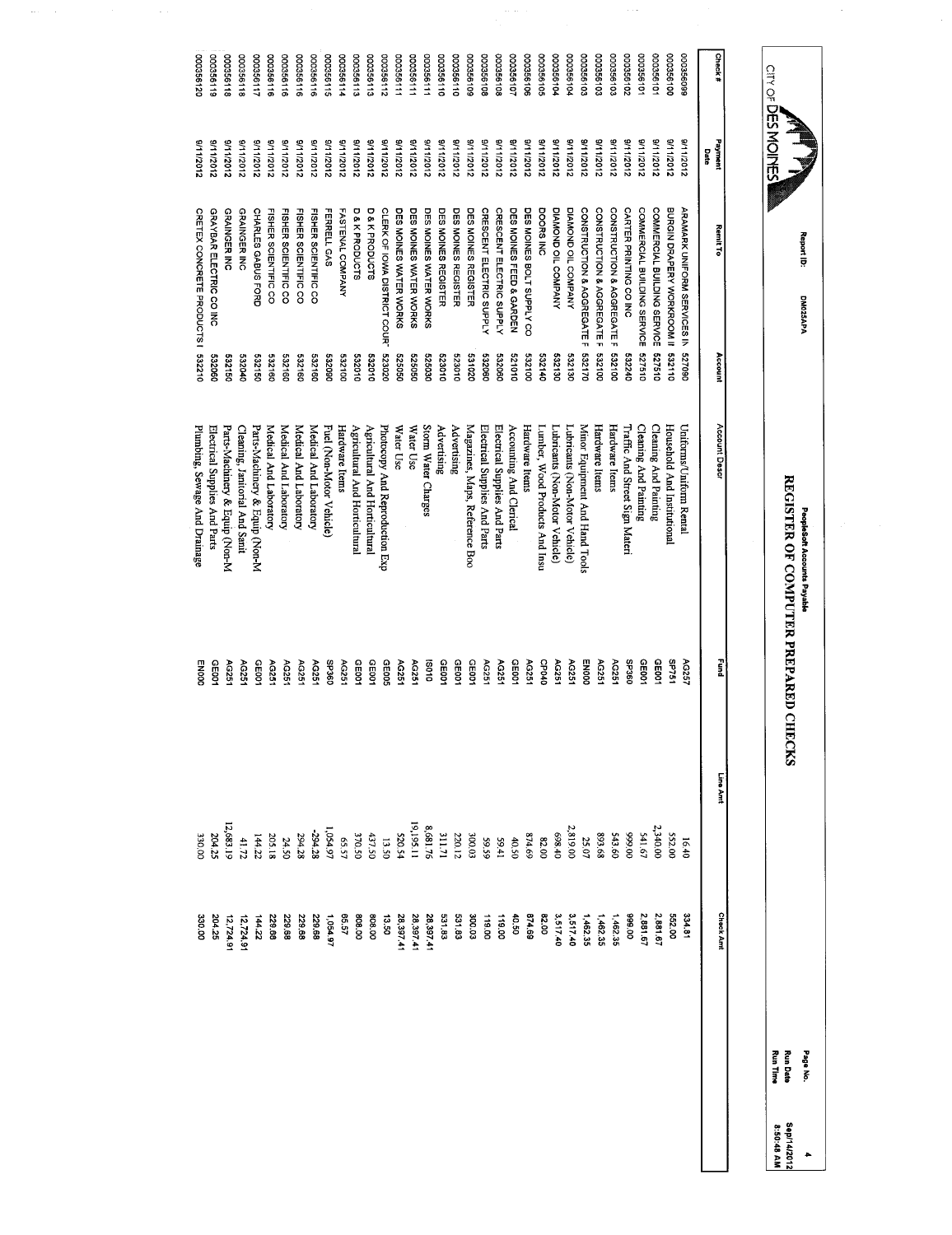$\hat{\mathcal{A}}$ 

Report 10:

CITY OF DES MOINES

DM025APA

DM025APA

People Accounts Payable

REGISTER OF COMPUTER PREPARED CHECKS

PeopleSoft Accounts Payable<br>REGISTER OF COMPUTER PREPARED CHECKS

rage No.<br>Run Date

Run Time

Sep/14/2012

5<br>Sep14/2012<br>8:50:48 AM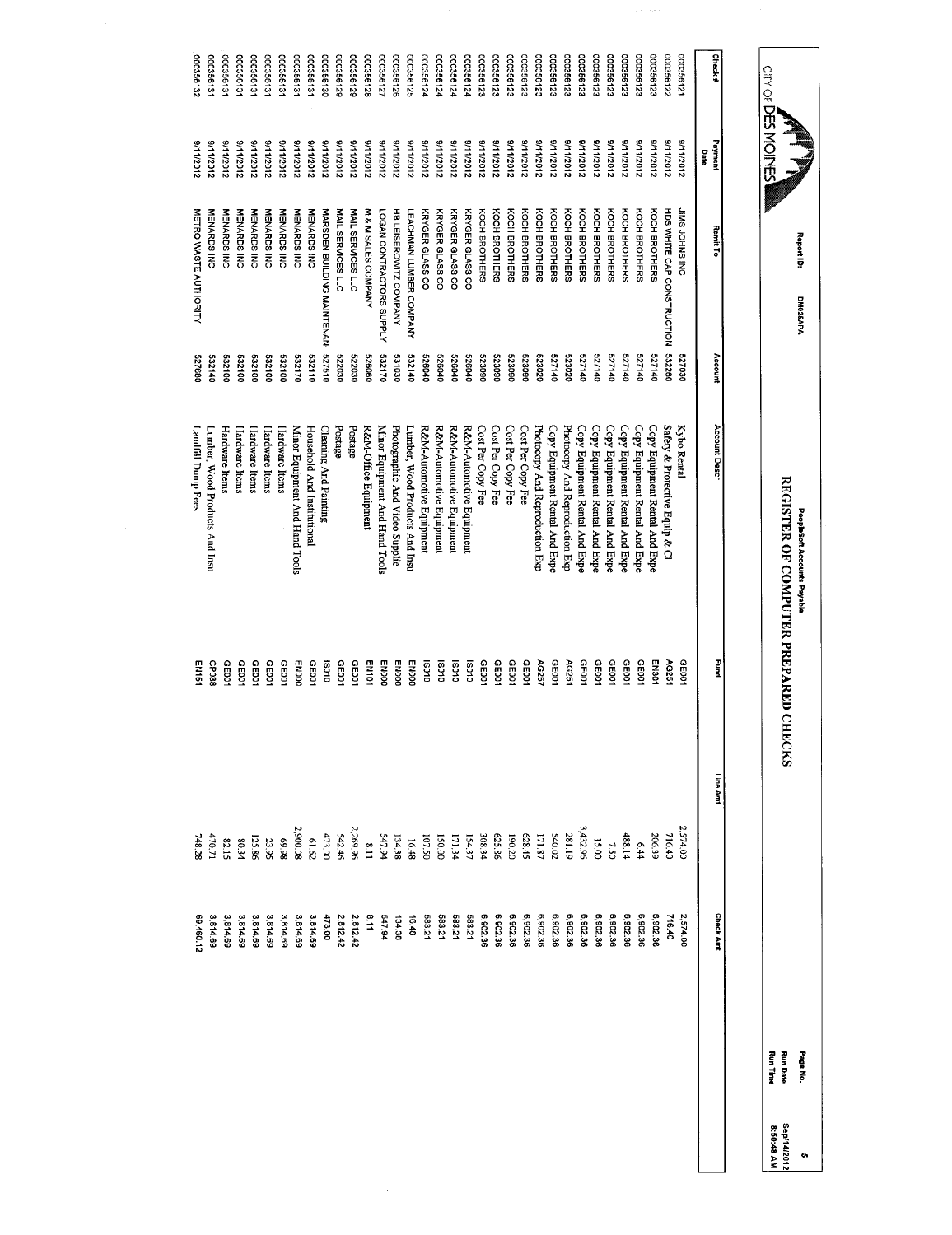|           | CILY OF <b>DES MOILES</b> |                                        |         |                                |                   |                                                         |                  | $\frac{1}{2}$ |
|-----------|---------------------------|----------------------------------------|---------|--------------------------------|-------------------|---------------------------------------------------------|------------------|---------------|
|           |                           |                                        |         |                                |                   |                                                         |                  |               |
| Check#    | Payment<br>Date           | Remit To                               | Account | Account Descr                  | Į                 | Line Amt                                                | <b>Check Amt</b> |               |
| 281998000 | 2102/11/16                | METRO WASTE AUTHORITY                  | 527680  | Landfill Dump Fees             | CE001             | 1,533.40                                                | 69,460.12        |               |
| 000356132 | 21112012                  | METRO WASTE AUTHORITY                  | 527680  | Landfill Dump Fees             | EN151             | 57,733.07                                               | 69,460.12        |               |
| 000356132 | 21112012                  | METRO WASTE AUTHORITY                  | 527680  | Landfill Dump Fees             | 0Z0dS             | 9,445.37                                                | 69,460.12        |               |
| 000356133 | 2111/2012                 | <b>STIVERS FORD</b>                    | 526040  | R&M-Automotive Equipment       | <b>SO10</b>       | 889.20                                                  | 1,204.15         |               |
| 000356133 | 2112012                   | <b>STIVERS FORD</b>                    | 070929  | R&M-Automotive Equipment       | OTOSI             | 76.00                                                   | 1,204.15         |               |
| 000356133 | 2102/11/6                 | <b>STIVERS FORD</b>                    | 526040  | R&M-Automotive Equipment       | <b>DLOSI</b>      | 179.00                                                  | 1,204.15         |               |
| 000356133 | 211/2012                  | <b>STIVERS FORD</b>                    | 526040  | R&M-Automotive Equipment       | 01081             | 59.95                                                   | 1,204.15         |               |
| 000356134 | 21112012                  | MIDWEST OFFICE TECHNOLOGY              | 523020  | Photocopy And Reproduction Exp | AG251             | 00.00                                                   | 470.00           |               |
| 000356134 | 2102/11/6                 | MIDWEST OFFICE TECHNOLOGY              | 023050  | Photocopy And Reproduction Exp | AG251             | 00'19                                                   | 470.00           |               |
| 000356135 | 8/11/2012                 | <b>NILLERS HARDWARE INC</b>            | 001289  | Hardware Items                 | GEDO1             | 102.53                                                  | 190.16           |               |
| 000356135 | 31112012                  | MILLERS HARDVARE INC                   | 001259  | Hardware Items                 | CE001             | $\frac{3.99}{32.97}$                                    | 190.16           |               |
| 000356135 | S/11/2012                 | MILLERS HARDWARE INC                   | 001289  | Hardware Items                 | GE001             |                                                         | 190.16           |               |
| 000356135 | 21102/11/16               | <b>MILLERS HARDWARE INC</b>            | 001789  | Hardware Items                 | CEDO1             | 26.98                                                   | 190.16           |               |
| 000356135 | 21112012                  | MILLERS HARDWARE INC                   | 532100  | Hardware Items                 | GE001             | $8.99$<br>14.70                                         | 190.16<br>190.16 |               |
| 000356135 | 81112012                  | MILLERS HARDWARE INC                   | 532100  | Hardware Items                 | 0035              |                                                         |                  |               |
| 000356136 | 2102/11/6                 | MOMAR INCORPORATED                     | 032030  | Chemicals And Gases - Non-Clea | GEOO1             | 658.89<br>295.80                                        | 658.89           |               |
| 000356137 | S/11/2012                 | MOTOROLA INC                           | 090289  | Electrical Supplies And Parts  | 070SI             |                                                         | 465.80           |               |
| 000356137 | 9/11/2012                 | MOTOROLA INC                           | 532060  | Electrical Supplies And Parts  | 040SI             | 170.00                                                  | 465.80           |               |
| 000356138 | 9/11/2012                 | NAPA DISTRIBUTION CENTER               | 08129   | Motor Vehicles (Parts And Supp | CE001             | $-21.91$                                                | 274.39           |               |
| 861356138 | 8/11/2012                 | <b>NAPA DISTRIBUTION CENTER</b>        | 081339  | Motor Vehicles (Parts And Supp | CED01             |                                                         | 274.39           |               |
| 000356138 | 3/11/2012                 | <b>NAPA DISTRIBUTION CENTER</b>        | 081289  | Motor Vehicles (Parts And Supp | CE001             |                                                         | 274.39           |               |
| 000356136 | 8/11/2012                 | <b>NAPA DISTRIBUTION CENTER</b>        | 08135   | Motor Vehicles (Parts And Supp | GE001             | 62.08<br>11.90<br>126.12                                | 274.39           |               |
| 000356138 | 8/11/2012                 | NAPA DISTRIBUTION CENTER               | 081359  | Motor Vehicles (Parts And Supp | <b>GE001</b>      |                                                         | 274.39           |               |
| 000356138 | 8/11/2012                 | <b>NAPA DISTRIBUTION CENTER</b>        | 081359  | Motor Vehicles (Parts And Supp | GE001             | $\begin{array}{c} 19.86 \\ 90.12 \\ 142.79 \end{array}$ | 274.39           |               |
| 000356139 | 2112012                   | <b>AMSAN</b>                           | 070289  | Cleaning, Janitorial And Sanit | GEDO <sup>-</sup> |                                                         | 286.81           |               |
| 000356139 | 31112012                  | <b>AMSAN</b>                           | 070709  | Cleaning, Janitorial And Sanit | GE00              |                                                         | 286.81           |               |
| 000356139 | 8/11/2012                 | <b>AMSAN</b>                           | 070289  | Cleaning, Janitorial And Sanit | GE001             | 05.59<br>06.55                                          | 286.81           |               |
| 000356140 | 81112012                  | <b>NORWALK READY MIX</b>               | 09350   | Concrete And Clay Products     | CP038             |                                                         | 2,453.25         |               |
| 000356140 | 9/11/2012                 | NORWALK READY MIX                      | 093090  | Concrete And Clay Products     | <b>C95360</b>     | 302.00                                                  | 2,453.25         |               |
| 000356140 | 81112012                  | NORWALK READY MIX                      | 09352   | Concrete And Clay Products     | <b>SP360</b>      | 451.75                                                  | 2,453.25         |               |
| 000356140 | 3/11/2012                 | NORWALK READY MIX                      | 532050  | Concrete And Clay Products     | <b>OBEdS</b>      | 702.00                                                  | 2,453.25         |               |
| 000356141 | 8/11/2012                 | <b>OHALLORAN INTERNATIONAL</b>         | 010929  | R&M-Automotive Equipment       | 010SI             | 193.75                                                  | 525.56           |               |
| 141992000 | 8/11/2012                 | <b>OHALLORAN INTERNATIONAL</b>         | 070929  | R&M-Automotive Equipment       | 010SI             | 331.77                                                  | 525.56           |               |
| 000356142 | 21112012                  | <b>P &amp; P SMALL ENGINES</b>         | 090929  | R&M-Operating & Construction E | 120SI             | 198.58                                                  | 85.58            |               |
| 000356143 | 8/11/2012                 | <b>PER MAR SECURITY &amp; ALSEARCH</b> | 090129  | Protection/Security            | GE00.             | 806.25                                                  | 806.25           |               |

Report 10:

OM025APA

DM025APA

PeopleSoft Accounts Payable

 $\hat{\mathcal{L}}$ 

 $\frac{1}{\sqrt{2}}$ 

REGISTER OF COMPUTER PREPARED CHECKS

PeopleSoft Accounts Payable<br>REGISTER OF COMPUTER PREPARED CHECKS

Page No.

Run Date

Run Time

Sep/14/2012

6<br>Sep/14/2012<br>8:50:48 AM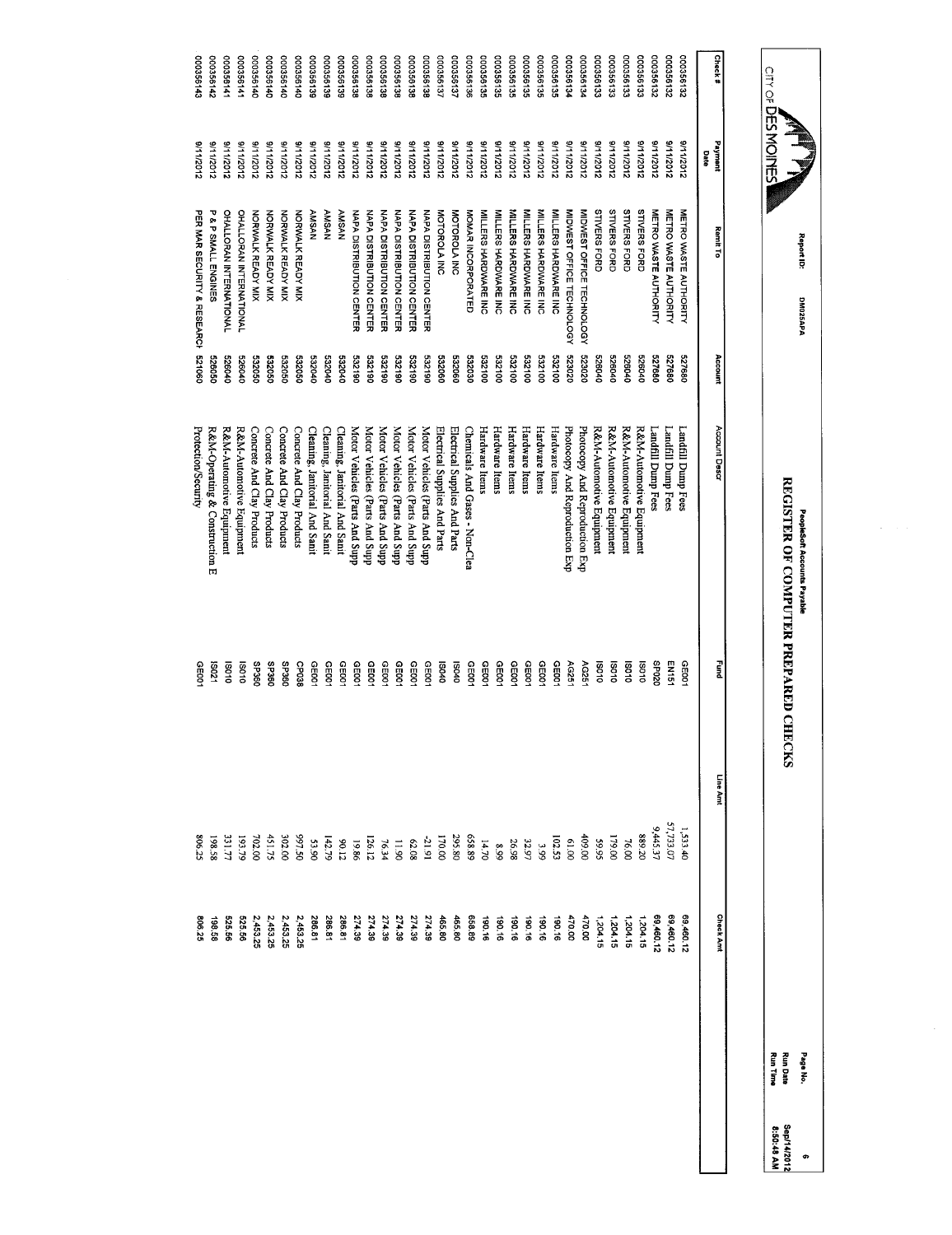| Check#    | Payment<br>Date | <b>Remit To</b>               | Account | Account Descr                  | E<br>E       | Line Amt                                                                                                                                                                                                                                                                                    | <b>Check Annt</b>          |
|-----------|-----------------|-------------------------------|---------|--------------------------------|--------------|---------------------------------------------------------------------------------------------------------------------------------------------------------------------------------------------------------------------------------------------------------------------------------------------|----------------------------|
| 00035614  | 2102/11/6       | POLK COUNTY RECORDER          | 521035  | ROW Legal & Misc. Costs        | GE001        | 12.0C                                                                                                                                                                                                                                                                                       | <b>349.00</b>              |
| 00035614  | 2102/11/6       | POLK COUNTY RECORDER          | 521035  | ROW Legal & Misc. Costs        | GE001        | 22.OC                                                                                                                                                                                                                                                                                       | 349.00                     |
| 00035614  | 2102/11/6       | POLK COUNTY RECORDER          | 521035  | ROW Legal & Misc. Costs        | AG267        | 32.00                                                                                                                                                                                                                                                                                       | 349.00                     |
| 00035614  | 8/11/2012       | POLK COUNTY RECORDER          | 521035  | ROW Legal & Misc. Costs        | EN304        | 12.00                                                                                                                                                                                                                                                                                       | 349.00                     |
| 00035614  | 21112012        | POLK COUNTY RECORDER          | 521035  | ROW Legal & Misc. Costs        | FOCN3        | 17.00                                                                                                                                                                                                                                                                                       | 349.00                     |
| 00035614  | 2102/11/6       | POLK COUNTY RECORDER          | 021030  | Lega                           | 0Z0dS        | 14.00                                                                                                                                                                                                                                                                                       |                            |
| 100356144 | 9/11/2012       | POLK COUNTY RECORDER          | 021030  | Legal                          | <b>OZ0dS</b> | 68.00<br>172.00<br>1171.50<br>2,422.00                                                                                                                                                                                                                                                      | 349.00<br>349.00<br>520.00 |
| 00035614  | 8/11/2012       | POLK COUNTY RECORDER          | 521030  | Legal                          | 9£0dS        |                                                                                                                                                                                                                                                                                             |                            |
| 000356145 | 8/11/2012       | PRATT AUDIO VISUAL & VIDEO CC | 07040   | Rent-Machinery & Mechanical Eq | GE001        |                                                                                                                                                                                                                                                                                             |                            |
| 000356146 | 2102/11/6       | BOUND TREE MEDICAL LLC        | 532160  | Medical And Laboratory         | GE001        |                                                                                                                                                                                                                                                                                             | 2,709.87                   |
| 000356146 | 2102/11/6       | BOUND TREE MEDICAL LLC        | 091239  | Medical And Laboratory         | CE001        |                                                                                                                                                                                                                                                                                             | 2,709.87                   |
| 000356146 | 3/1/2012        | BOUND TREE MEDICAL LLC        | 532160  | Medical And Laboratory         | CE001        |                                                                                                                                                                                                                                                                                             | 2,709.87                   |
| 12566147  | 21112012        | <b>SECURITY LOCKSMITHS</b>    | 532100  | Hardware ltems                 | CE001        | $5.2^{\circ}$                                                                                                                                                                                                                                                                               | <b>99.00</b>               |
| 000356147 | 01112012        | SECURITY LOCKSMITHS           | 532100  | Hardware Items                 | <b>GE001</b> |                                                                                                                                                                                                                                                                                             | 00.68                      |
| 000356147 | 8/11/2012       | <b>SECURITY LOCKSMITHS</b>    | 060929  | R&M-Miscellaneous Equipment Or | CE001        |                                                                                                                                                                                                                                                                                             |                            |
| 14156147  | 2112012         | <b>SECURITY LOCKSMITHS</b>    | 526010  | R&M-Buildings                  | <b>C9£dS</b> |                                                                                                                                                                                                                                                                                             |                            |
| 000356148 | 2102/11/6       | SENECA COMPANIES              | 526040  | R&M-Automotive Equipment       | 010SI        |                                                                                                                                                                                                                                                                                             |                            |
| 000356148 | 2102/11/6       | SENECA COMPANIES              | 526040  | R&M-Automotive Equipment       | <b>DO10</b>  |                                                                                                                                                                                                                                                                                             |                            |
| 000356148 | 211/2012        | SENECA COMPANIES              | 000040  | R&M-Automotive Equipment       | 010SI        | $\begin{array}{l} 28\,Z\,3\\ 23\,Z\,4\\ 36\,Z\,5\\ 4\,Z\,6\\ 5\,Z\,6\\ 6\,Z\,7\\ 6\,Z\,8\\ 7\,Z\,1\\ 8\,Z\,1\\ 1\\ 1\\ 1\\ 2\\ 2\\ 3\\ 3\\ 4\\ 5\\ 6\\ 6\\ 8\\ 9\\ 1\\ 1\\ 1\\ 2\\ 2\\ 3\\ 1\\ 3\\ 4\\ 2\\ 4\\ 2\\ 3\\ 5\\ 4\\ 5\\ 6\\ 8\\ 8\\ 1\\ 1\\ 2\\ 3\\ 1\\ 3\\ 4\\ 4\\ 2\\ 4\\ 2\\$ |                            |
| 000356148 | 9/11/2012       | SENECA COMPANIES              | 526040  | R&M-Automotive Equipment       | <b>So10</b>  |                                                                                                                                                                                                                                                                                             |                            |
| 000356149 | 21112012        | JORSON AND CARLSON INC        | 09029   | R&M-Operating & Construction E | <b>GBCdS</b> |                                                                                                                                                                                                                                                                                             |                            |
| 000356150 | 8/11/2012       | SPRAYER SPECIALTIES INC       | 001289  | Hardware Items                 | GE001        |                                                                                                                                                                                                                                                                                             |                            |
| 00035615C | 8/11/2012       | SPRAYER SPECIALTIES INC       | 532170  | Minor Equipment And Hand Tools | CE001        |                                                                                                                                                                                                                                                                                             |                            |
| 000356151 | 8/11/2012       | MTI DISTRIBUTING              | 091289  | Parts-Machinery & Equip (Non-M | CE001        |                                                                                                                                                                                                                                                                                             |                            |
| 000356152 | 21112012        | <b>TRUCK EQUIPMENT INC</b>    | 526040  | R&M-Automotive Equipment       | 010SI        |                                                                                                                                                                                                                                                                                             |                            |
| 000356153 | 8/11/2012       | <b>CENTURYLINK</b>            | 525150  | Telephone Service (Cell)       | EN301        |                                                                                                                                                                                                                                                                                             |                            |
| 000356153 | 8/11/2012       | <b>CENTURYLINK</b>            | 525150  | Telephone Service (Cell)       | EN301        |                                                                                                                                                                                                                                                                                             |                            |
| 00035615  | 31112012        | UTILITY EQUIPMENT COMPANY     | 532210  | Plumbing, Sewage And Drainage  | EN101        |                                                                                                                                                                                                                                                                                             |                            |
| 000356155 | 21112012        | <b>VWR INTERNATIONAL</b>      | 532160  | Medical And Laboratory         | AG251        |                                                                                                                                                                                                                                                                                             |                            |
| 000356156 | 2102/11/6       | <b>AIRGAS NORTH CENTRAL</b>   | 080369  | Chemicals And Gases - Non-Clea | GE001        |                                                                                                                                                                                                                                                                                             |                            |
| 000356156 | 2102/11/6       | <b>AIRGAS NORTH CENTRAL</b>   | 081289  | Motor Vehicles (Parts And Supp | <b>DO10</b>  |                                                                                                                                                                                                                                                                                             |                            |
| 991992000 | 21112012        | <b>AIRGAS NORTH CENTRAL</b>   | 061359  | Motor Vehicles (Parts And Supp | <b>DSO10</b> |                                                                                                                                                                                                                                                                                             | 18141                      |
| 000356156 | 21112012        | AIRGAS NORTH CENTRAL          | 081359  | Motor Vehicles (Parts And Supp | OLOSI        | mi3s                                                                                                                                                                                                                                                                                        | 17161                      |
| 000356157 | 8/11/2012       | G & K SERVICES                | 060/29  | Uniforms/Uniform Rental        | EN151        | $12.50$<br>4,404.60                                                                                                                                                                                                                                                                         | 12.50                      |
| 000356158 | 8/11/2012       | HUTCHINSON SALT               | 0803030 | Chemicals And Gases - Non-Clea | SP360        |                                                                                                                                                                                                                                                                                             | 4,404.60                   |

PeopleSoft Accounts Payable<br>REGISTER OF COMPUTER PREPARED CHECKS REGISTER OF COMPUTER PREPARED CHECKS Peopleof Accounts Payable

 $\overline{\phantom{a}}$ 

Report ID:

**CITY OF DES MOINES** 

DM025APA

DM025APA

Page No. Run Time Run Date 3<br>Sep/14/2012<br>8:50:48 AM Sep/14/2012 8:50:48 AM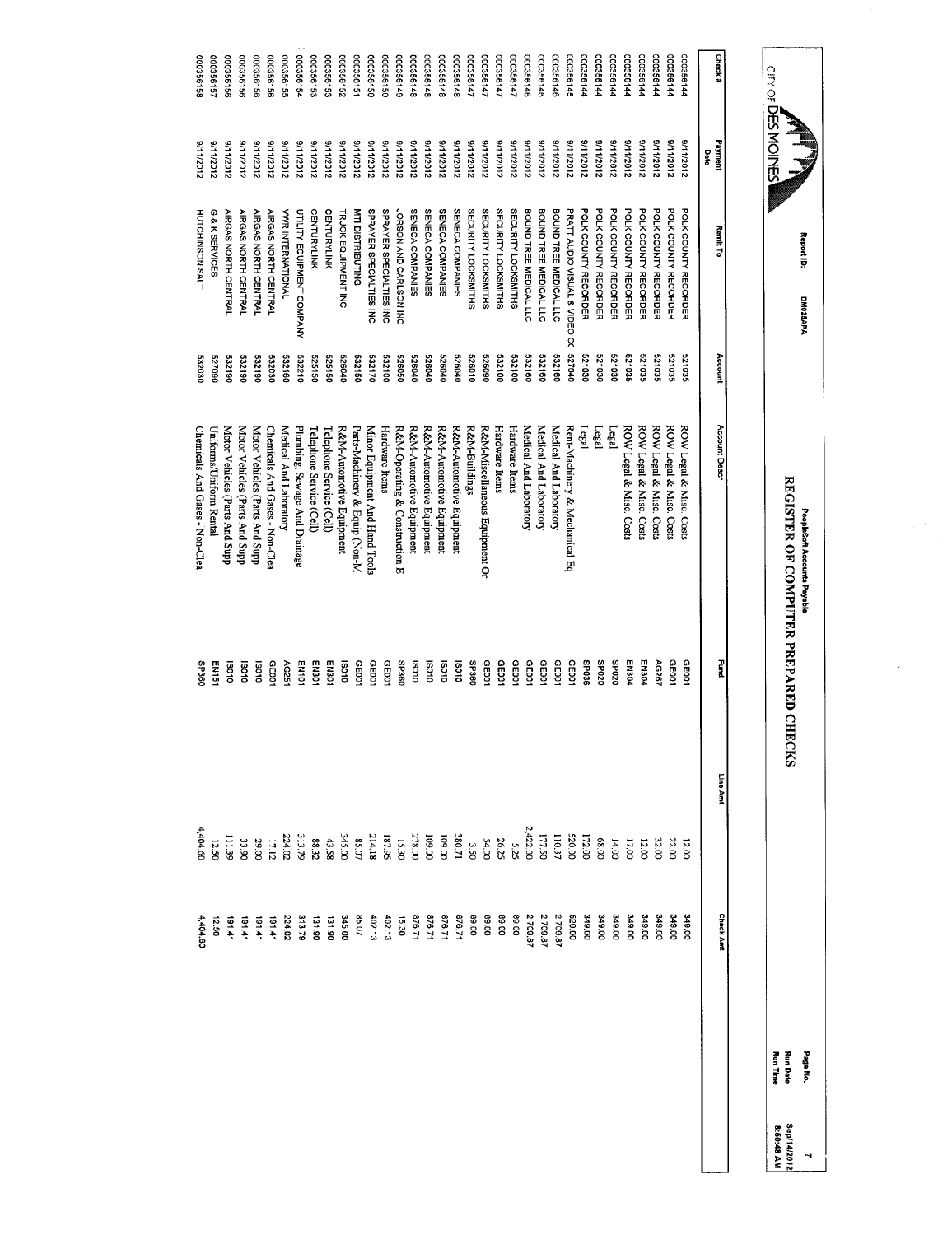|                        | CITY OF DES MOINES     |                               |                  | REGISTER OF COMPUTER PREPARED CHECKS    |                                |                  |                      | <b>Run Time</b><br><b>Run Date</b> |
|------------------------|------------------------|-------------------------------|------------------|-----------------------------------------|--------------------------------|------------------|----------------------|------------------------------------|
|                        |                        |                               |                  |                                         |                                |                  |                      |                                    |
| Check#                 | Payment<br>Date        | Remit To                      | Account          | Account Descr                           | E<br>Emr                       | Line Amt         | <b>Check Ant</b>     |                                    |
| 391992000              | 3/11/2012              | MURPHY TRACTOR & EQUIPMENT    | 010929           | R&M-Automotive Equipment                | 010SI                          | 740.61           | 1,140.6              |                                    |
| 000356155              | 8/11/2012              | MURPHY TRACTOR & EQUIPMENT    | 010229           | Rent-Machinery & Mechanical Eq          | O <sub>9</sub> cd <sub>S</sub> | 00'008           | 1,140.61             |                                    |
| 000356155              | 21112012               | MURPHY TRACTOR & EQUIPMENT    | 010129           | Rent-Machinery & Mechanical Eq          | OSCdS                          | 100.00           | 1,140.61             |                                    |
| 00035616C              | 2102/11/6              | UNITED SEEDS INC              | 010289           | Agricultural And Horticultural          | CE001                          | 035.00           | 935.00               |                                    |
| 000356161              | 21112012               | FREIGHTLINER OF DES MOINES II | 070929           | R&M-Automotive Equipment                | 010SI                          | 306.90           | 06 90                |                                    |
| 000356162              | 2102/11/16             | KENNY & GYL COMPANY           | 06123            | Motor Vehicles (Parts And Supp          | 010SI                          | 05'669           | 1,163.55             |                                    |
| 000356162              | 2111/2012              | KENNY & GYL COMPANY           | 532190           | Motor Vehicles (Parts And Supp          | <b>12010</b>                   | 464.05           | 1,163.55             |                                    |
| 000356162              | 21112012               | AMERICAN PUBLIC WORKS ASSO    | 090299           | $\label{eq:main} \text{Training}$       | <b>SP720</b>                   | 325.00           | 325.00               |                                    |
| 000356164              | 81112012               | OFFICEMAX                     | 010189           | General Office                          | 0039                           | 149.12           | 1,995.66             |                                    |
| 000356164              | 31112012               | OFFICEMAX                     | 331010           | General Office                          | CE001                          |                  | 1,995.66             |                                    |
| 000356164              | 81112012               | <b>OFFICEMAX</b>              | 010189           | General Office                          | GE001                          | 4.19<br>159.89   | 1,995.66             |                                    |
| 000356164              | 3/11/2012              | <b>OFFICEMAX</b>              | 331010           | General Office                          | GE001                          | 70.70            | 99.996               |                                    |
| 000356164<br>000356164 | 8/11/2012<br>81112012  | OFFICEMAX<br>OFFICEMAY        | 010189<br>010189 | General Office                          | CE001<br>GE001                 | $30.72\,$        | 1,995.66<br>1,995.66 |                                    |
| 000356164              | 8/11/2012              | <b>OFFICEMAX</b>              | 010189           | General Office<br><b>General Office</b> | CE001                          | 311.28<br>26.47  | 99.586               |                                    |
| 000356164              | 2102/11/6              | OFFICEMAX                     | 531010           | General Office                          | GE001                          | $76.22$          | 1,995.66             |                                    |
| 000356164              | 8/11/2012              | <b>OFFICEMAX</b>              | 010189           | General Office                          | GE001                          | 47.20            | 1,995.66             |                                    |
| 000356164              | 21102/11/16            | <b>OFFICEMAX</b>              | 010189           | General Office                          | CE001                          | 12.55            | 1,995.66             |                                    |
| 00035616               | 31112012               | <b>OFFICEMAX</b>              | 010189           | General Office                          | GE00                           | $8.29$<br>30.29  | 1,995.66             |                                    |
| 000356164              | 81112012               | <b>OFFICEMAX</b>              | 531010           | General Office                          | GE001                          |                  | 99 966               |                                    |
| 00035616               | 21112012               | OFFICEMAX                     | 010189           | General Office                          | GE001                          | 149.20           | 1,995.66             |                                    |
| 000356164              | 2102/11/16             | <b>OFFICEMAX</b>              | 010189           | General Office                          | CE001                          | 53.67            | 1,995.66             |                                    |
| 000356164              | 8/11/2012              | OFFICEMAY                     | 01013            | General Office                          | 25027                          | 18.81            | 1,995.66             |                                    |
| 00035616               | 21112012               | OFFICEMAX                     | 010189           | General Office                          | /20dS                          | 69.24            | 1,995.66             |                                    |
| 000356164              | 3/11/2012              | <b>OFFICEMAX</b>              | 010189           | General Office                          | AG25                           | 46.56            | 1,995.66             |                                    |
| 00035616<<br>000356164 | 5/11/2012<br>8/11/2012 | <b>OFFICEMAY</b><br>OFFICEMAX | 010189<br>531010 | General Office<br>General Office        | GEDO.<br>AG251                 | 100.89<br>362.45 | 1,995.66<br>1,995.66 |                                    |
| 000356164              | 2102/11/6              | <b>OFFICEMAX</b>              | 010189           | General Office                          | GE00.                          | 118.71           | 1,995.66             |                                    |
| 000356164              | 21112012               | <b>OFFICEMAX</b>              | 531010           | General Office                          | GE001                          | 131.24           | 1,995.66             |                                    |
| 000356165              | 8/11/2012              | MIDWEST ALARM SERVICES        | 521060           | Protection/Security                     | <b>ENDOO</b>                   | 45.44            | 45.44                |                                    |
| 00356166               | 2112012                | OLDCASTLE ARCHITECTURAL       | 09330            | Concrete And Clay Products              | <b>ENDOO</b>                   | 626.40           | 626.40               |                                    |
| 000356167              | 2102/11/6              | MEDIACOM COMMUNICATONS<br>ğ   | 525040           | <b>Cablevision Services</b>             | GE00                           | 66.9             | 69.95                |                                    |
| 891992000              | 21112012               | SHERMAN HILL ASSOCIATION      | 020929           | Electric Light And Power                | 098dS                          | 6,015.18         | 11,420.39            |                                    |
| 891992000              | 8/11/2012              | SHERMAN HILL ASSOCIATION      | 525060           | Electric Street Light Overhead          | <b>OBBdS</b>                   | 5,405.21         | 11,420.39            |                                    |
| 000356169              | 2102/11/6              | DENT ELIMINATORS INC.         | 532190           | Motor Vehicles (Parts And Supp          | <b>SP324</b>                   | 1,946.40         | 1,946.40             |                                    |

 $\frac{1}{\sqrt{2}}\sum_{i=1}^{n-1}\frac{1}{\sqrt{2}}\sum_{i=1}^{n-1}\frac{1}{\sqrt{2}}\sum_{i=1}^{n-1}\frac{1}{\sqrt{2}}\sum_{i=1}^{n-1}\frac{1}{\sqrt{2}}\sum_{i=1}^{n-1}\frac{1}{\sqrt{2}}\sum_{i=1}^{n-1}\frac{1}{\sqrt{2}}\sum_{i=1}^{n-1}\frac{1}{\sqrt{2}}\sum_{i=1}^{n-1}\frac{1}{\sqrt{2}}\sum_{i=1}^{n-1}\frac{1}{\sqrt{2}}\sum_{i=1}^{n-1}\frac{1}{\sqrt{2}}$ 

Motor Vehicles (Parts And Supp

 $\hat{\mathcal{A}}$ 

Report 10:

DM025APA

DM025APA

PeopleSoft Accounts Payable<br>REGISTER OF COMPUTER PREPARED CHECKS REGISTER OF COMPUTER PREPARED CHECKS PeopleSoft Accunts Payable

Page No. Run Date 8<br>Sep114/2012<br>8:50:48 AM 8:50:48 AM Sep/14/2012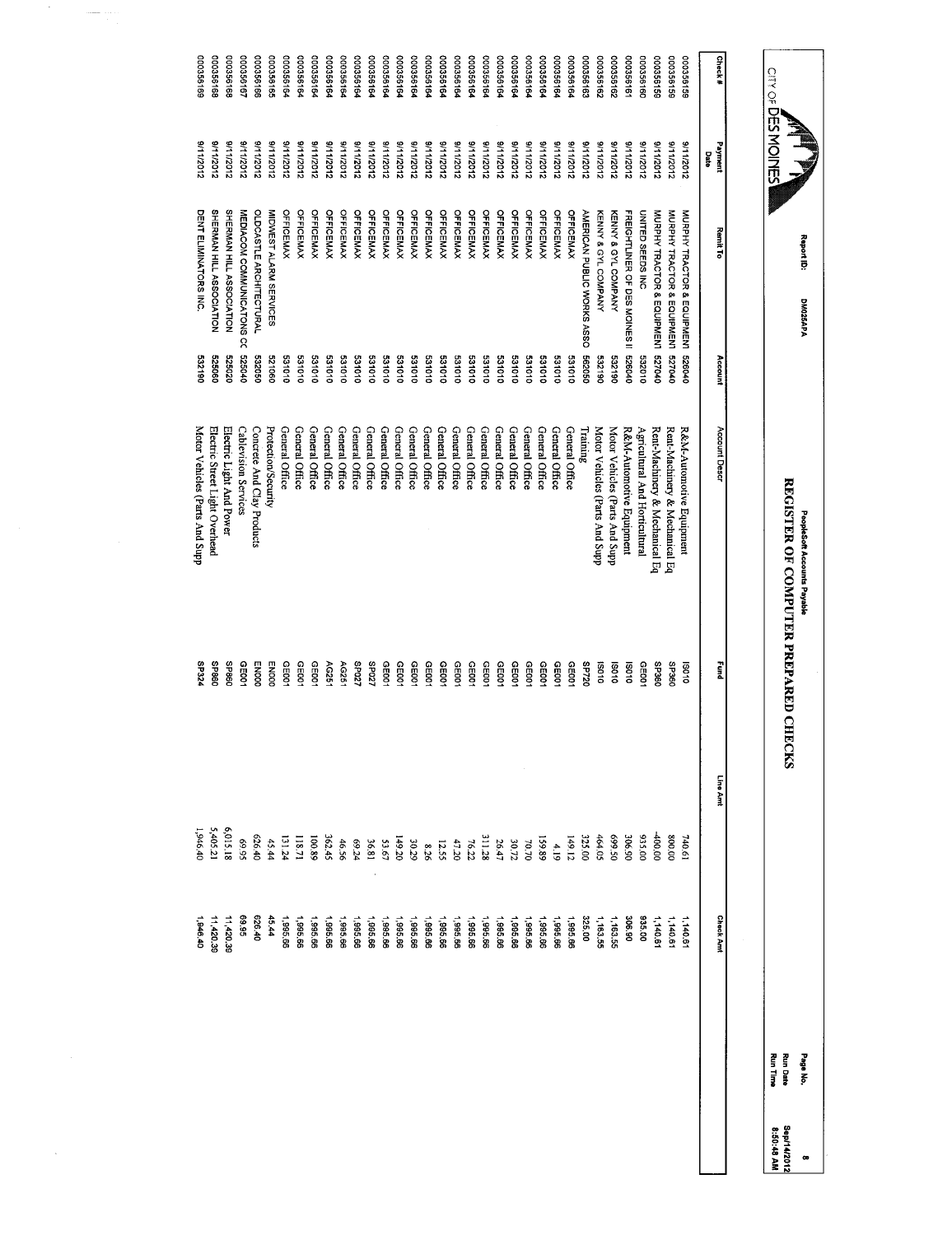|                           |                          | Report ID:<br><b>DM025APA</b>              |                  | PeopleSoft Accounts Payable          |                |                 |                   | Page No.                           |
|---------------------------|--------------------------|--------------------------------------------|------------------|--------------------------------------|----------------|-----------------|-------------------|------------------------------------|
| CILY OF <b>DES MOILES</b> |                          |                                            |                  | REGISTER OF COMPUTER PREPARED CHECKS |                |                 |                   | <b>Run Time</b><br><b>Run Date</b> |
|                           |                          |                                            |                  |                                      |                |                 |                   |                                    |
| <b>Check#</b>             | Payment<br>Date          | Remit To                                   | Account          | Account Descr                        | E              | Line Amt        | <b>Check Annt</b> |                                    |
| 000356170                 | 21112012                 | SOCCER CONNECTION                          | 532220           | Sports And Athletic Equipment        | GE00           | 368.00          | 368.00            |                                    |
| 000356171                 | 2102/11/16               | <b>ADVENTURE LIGHTING</b>                  | 532060           | Electrical Supplies And Parts        | CE001          | 106.12          | 204.58            |                                    |
| 000356171                 | 8/11/2012                | <b>ADVENTURE LIGHTING</b>                  | 532060           | Electrical Supplies And Parts        | GE001          | 98.46           | 204.50            |                                    |
| 000356172                 | 210Z/LL/6                | RANDY MITCHELL                             | 521750           | Athletic Officials/Coordinator       | <b>GE001</b>   | 00'96           | 00.30             |                                    |
| 000356173                 | 211/2012                 | ELIOTT EQUIPMENT COMPANY                   | 020129           | Consultants And Professional S       | EN101          | 804.74          | 804.74            |                                    |
| 000356174                 | 5/11/2012                | BROWNELLS INC                              | 532300           | Firearms                             | GE001          | 494.21          | 494.21            |                                    |
| 17835000                  | 3/11/2012                | <b>IOWA MUFFLERS &amp; BRAKE</b>           | 070040           | R&M-Automotive Equipment             | <b>SO10</b>    | 163.00          | 37.172            |                                    |
| 000356175                 | 21112012                 | <b>IOWA MUFFLERS &amp; BRAKE</b>           | 526040           | R&M-Automotive Equipment             | 010SI          | 258.01          | 774.26            |                                    |
| 000356175                 | 3/11/2012                | <b>IONA MUFFLERS &amp; BRAKE</b>           | 526040           | R&M-Automotive Equipment             | 010SI          | 144.30          | 774.26            |                                    |
| 000356175                 | 2102/11/6                | <b>IOWA MUFFLERS &amp; BRAKE</b>           | 070929           | R&M-Automotive Equipment             | 010SI          | 208.95          | 774.26            |                                    |
| 000356176                 | 311/2012                 | STEW HANSEN DODGE CITY INC                 | 526040           | R&M-Automotive Equipment             | 010SI          | 156.98          | 86.98             |                                    |
| 177850000                 | 211/2012                 | LEXISNEXIS RISK DATA MANAGE?               | 531025           | Books/Print Materials                | GEDO5          | <b>50.00</b>    | 00.08             |                                    |
| 000356178<br>000356175    | 21102/11/16<br>8/11/2012 | MID IOWA FOUNTAIN SERVICE<br>$A$ $T$ & $T$ | 526070<br>525185 | R&M-Plumbing<br>Data Circuits        | GE001<br>AG251 | 250.00<br>56.35 | 031.50<br>569.35  |                                    |
| 000356175                 | 21112012                 | MID IOWA FOUNTAIN SERVICE                  | 526070           | R&M-Plumbing                         | GE001          | 381.50          | 031.50            |                                    |
| 000356179                 | 21112012                 | MID IOWA FOUNTAIN SERVICE                  | 0/0929           | R&M-Plumbing                         | GE001          | 300.00          | 031.50            |                                    |
| 00035618C                 | 211/2012                 | MATTHEW BENDER & CO INC                    | 531025           | Books/Print Materials                | CP042          | 2,330.25        | 2,330.25          |                                    |
| 00035618                  | 2102/11/16               | KONE INC                                   | 526010           | R&M-Buildings                        | AG251          | 1,586.40        | 1,588.40          |                                    |
| 281992000                 | 3/11/2012                | AT&T MOBILITY                              | 525150           | Telephone Service (Cell)             | AG257          | 37.72           | 37.72             |                                    |
| 000356183                 | 3/11/2012                | COMMERCIAL APPRAISERS OF IC                | 521021           | Appraisal                            | <b>CP038</b>   | 1,350.00        | 2,700.00          |                                    |
| 000356183                 | 21112012                 | COMMERCIAL APPRAISERS OF IC                | 120129           | Appraisal                            | GP038          | 1,350.00        | 2,700.00          |                                    |
| 000356184                 | 211/2012                 | CINTAS CORPORATION #762                    | 019129           | Cleaning And Painting                | EN051          | 31.12           | 62.24             |                                    |
| 000356184                 | 8/11/2012                | CINTAS CORPORATION #762                    | 527510           | Cleaning And Painting                | END51          | 31.12           | 62.24             |                                    |
| 000356185                 | 8/11/2012                | THE CONLEY GROUP INC                       | 090129           | Protection/Security                  | AG251          | 3.272.14        | 3,272.14          |                                    |
| 000356186                 | 211/2012                 | ALL CLEAN OF IOWA                          | 01913            | Cleaning And Painting                | AG251          | 725.00          | 725.00            |                                    |
| 000356187                 | 211/2012                 | UNIVERSAL PRINTING SERVICES                | 532350           | Recreation Supplies And Equipm       | GE001          | 281.98          | 1,482.73          |                                    |
| 000356187                 | 21112012                 | UNIVERSAL PRINTING SERVICES                | 532350           | Recreation Supplies And Equipm       | GEDO1          | 287.63          | 1,482.73          |                                    |
| 181992000                 | 211/2012                 | UNIVERSAL PRINTING SERVICES                | 523030           | Printing Services Contracts          | 061001         | 414.28          | 1,482.73          |                                    |
| 000356187                 | 21112012                 | UNIVERSAL PRINTING SERVICES                | 532040           | Cleaning, Janitorial And Sanit       | GE001          | 498.84          | 1,48273           |                                    |
| 000356188                 | 2112012                  | ROBERT HALF TECHNOLOGY                     | 020119           | Wages Of Temporary Employees         | GE001          | 2,160.54        | 2,160.54          |                                    |
| 000356186                 | 21112012                 | SKOLD DOOR COMPANY                         | 526030           | R&M-Fixed Plant Equipment            | 19010          | 111.00          | 111.00            |                                    |
| 000356190                 | 2102/11/6                | DECARLO DEMOLITION COMPANY                 | 020129           | Consultants And Professional S       | <b>PGBdS</b>   | 1,000.00        | 1,000.00          |                                    |
| 000356191                 | 21112012                 | VAN DIEST SUPPLY COMPANY                   | 532030           | Chemicals And Gases - Non-Clea       | <b>ENOOO</b>   | 388.75          | 368.75            |                                    |
| 261992000                 | 21112012                 | <b>SPRINT</b>                              | 525150           | Telephone Service (Cell)             | /20dS          | 314.77          | 314.77            |                                    |
| 000356193                 | 8/11/2012                | LEXISNEXIS                                 | 531025           | Books/Print Materials                | GE001          | 00'02"          | 1,270 00          |                                    |

 $\label{eq:1} \begin{array}{ll} \mathcal{L}_{\text{max}}(\mathcal{L}_{\text{max}}) = \mathcal{L}_{\text{max}}(\mathcal{L}_{\text{max}}) \end{array}$ 

Sep/14/2012

9<br>Sep/14/2012<br>8:50:48 AM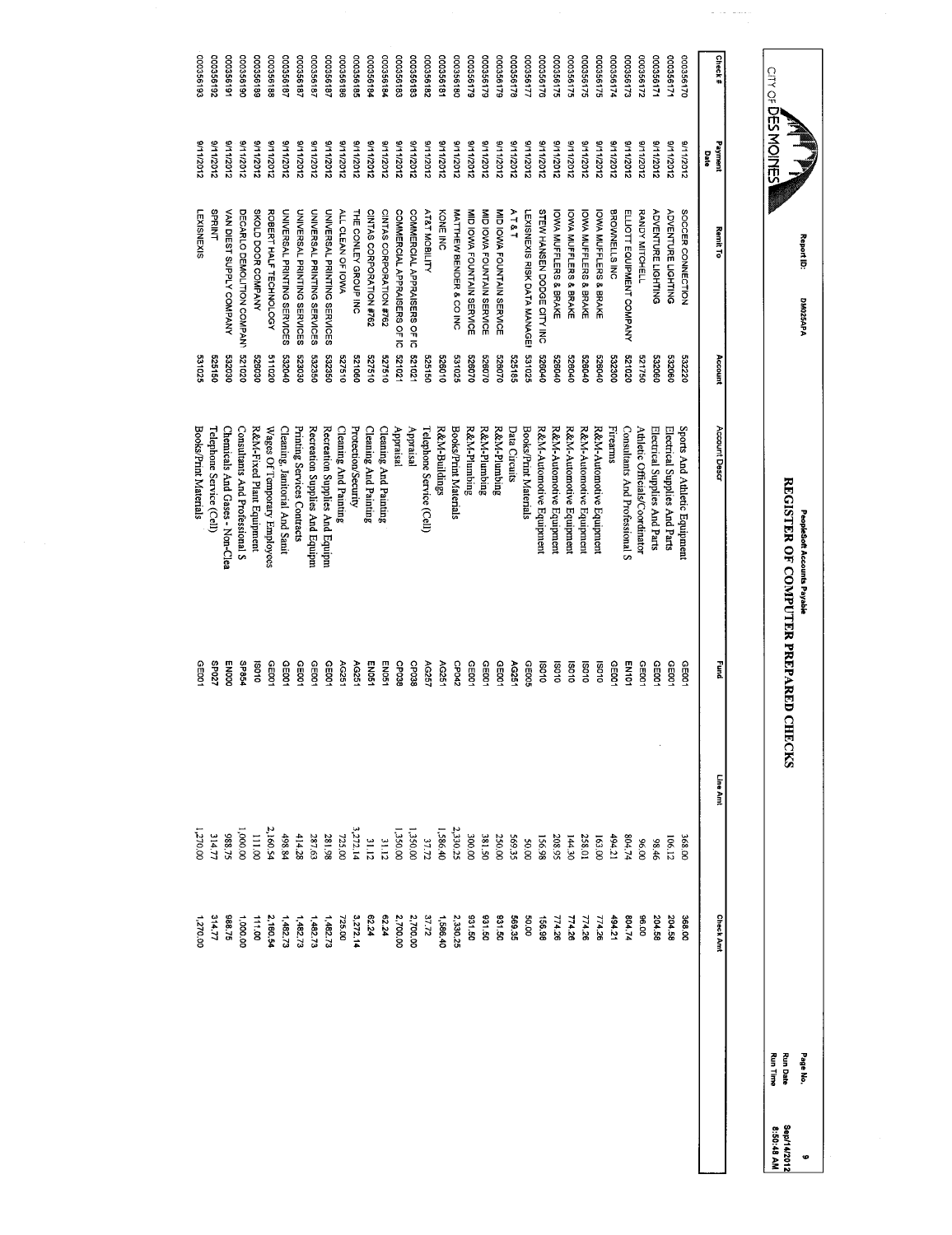|                       |                               | Report ID:<br>DM025APA                       |                  | PeopleSoft Accounts Payable                                |                |                      |                      | Page No.                           | $\vec{0}$                 |
|-----------------------|-------------------------------|----------------------------------------------|------------------|------------------------------------------------------------|----------------|----------------------|----------------------|------------------------------------|---------------------------|
| Control Monder        |                               |                                              |                  | <b>REGISTER OF COMPUTER PREPARED CHEC</b>                  |                | <b>KS</b>            |                      | <b>Run Date</b><br><b>Run Time</b> | Sep/14/2012<br>8:50:48 AM |
|                       |                               |                                              |                  |                                                            |                |                      |                      |                                    |                           |
| Check#                | Payment<br>Date               | Remit To                                     | Account          | Account Descr                                              | Į              | Line Amt             | <b>Check Amt</b>     |                                    |                           |
| 000356194             | 8/11/2012                     | <b>TEMPWORKS MANAGEMENT SER</b>              | 521330           | Contracted Labor - Non Clerica                             | CPO4C          | 5,149.00             | 5,149.00             |                                    |                           |
| 000356195             | 21112012                      | NCL OF WISCONSIN INC                         | 532160           | Medical And Laboratory                                     | AG251          | 43.81                | 43.81                |                                    |                           |
| 000356196             | 2102/11/6                     | ROD HOEGH                                    | 094129           | Athletic Officials/Coordinator                             | 0010           | 288.00               | 288.00               |                                    |                           |
| 161992000             | 2102/11/6                     | LA WAYNE ROGERS                              | 091129           | Athletic Officials/Coordinator                             | 0035           | 216.00               | 216.00               |                                    |                           |
| 861992000             | 2102/11/6                     | DANIEL WHANSEN                               | 521750           | Athletic Officials/Coordinator                             | CEDO1          | 168.00               | 168.00               |                                    |                           |
| 000356199             | 21112012                      | <b>KORSOON</b>                               | 521750           | Athletic Officials/Coordinator                             | CED01          | 216.00               | 216.00               |                                    |                           |
| 000356200             | 2102/11/6                     | RANDALL KOCHHEISER                           | 09/129           | Athletic Officials/Coordinator                             | CE001          | 168.00               | 168,00               |                                    |                           |
| 00035620              | 21112012                      | INNOVATIVE LABORATORY SYSTI                  | 526110           | R&M-Mechanical Equipment                                   | AG251          | 434.22               | 434.22               |                                    |                           |
| 00356202              | 2102/11/6                     | TIM GROOTERS                                 | 091129           | Athletic Officials/Coordinator                             | CED01          | 00'96                | 00'96                |                                    |                           |
| 000356203             | 21112012                      | JOE SMITH                                    | 521750           | Athletic Officials/Coordinator                             | CF001          | 168.00               | 168.00               |                                    |                           |
| 000356204             | 2102/11/6                     | KIM MICHELSEN                                | 09/129           | Athletic Officials/Coordinator                             | GEDO1          | 240.00               | 240.00               |                                    |                           |
| 000356206<br>00035620 | 9/11/2012<br><b>S/11/2012</b> | CUMMINS CENTRAL POWER LLC                    | 526040<br>070040 | R&M-Automotive Equipment                                   | 010SI<br>010SI | 4,779.56<br>1,482.41 | 1,482.41<br>4,779.56 |                                    |                           |
| 000356207             | 8/11/2012                     | <b>PHIL MARTIN JR</b><br>AAMCO TRANSMISSIONS | 521750           | R&M-Automotive Equipment<br>Athletic Officials/Coordinator | GEDO1          | 144.00               | 144.00               |                                    |                           |
| 30336208              | 9/11/2012                     | <b>EMBARKIT INC</b>                          | 532060           | Electrical Supplies And Parts                              | GED01          | 23.00                | 23.00                |                                    |                           |
| 000356205             | 9/11/2012                     | SHRED IT USA - DES MOINES                    | 010189           | General Office                                             | 25027          | 41.20                | 41.20                |                                    |                           |
| 000356210             | 3/11/2012                     | DEERY BROTHERS CHEVROLET I                   | 526040           | R&M-Automotive Equipment                                   | 010SI          | 125.00               | 501.41               |                                    |                           |
| 000356210             | 9/11/2012                     | DEERY BROTHERS CHEVROLET I                   | 010929           | R&M-Automotive Equipment                                   | 010SI          | 52.47                | 501.41               |                                    |                           |
| 000356210             | 3/11/2012                     | DEERY BROTHERS CHEVROLET I                   | 526040           | R&M-Automotive Equipment                                   | 010S           | 323.94               | 501.41               |                                    |                           |
| 112992000             | 3/11/2012                     | 준다이                                          | 527640           | Board - Up                                                 | CE001          | 2,054.00             | 2,054.00             |                                    |                           |
| 200356212             | S/11/2012                     | HYVEE (WESTOWN PKWY)                         | 090269           | Food                                                       | AG251          | 49.82                | 79.76                |                                    |                           |
| 200356212             | 2102/11/16                    | <b>HYVEE (WESTOWN PKWY)</b>                  | 532080           | Food                                                       | AG251          | 29.94                | 92.67                |                                    |                           |
| 000356213             | 9/11/2012                     | POLK COUNTY TREASURER                        | 523030           | Printing Services Contracts                                | CE001          | 70.87                | 110.85               |                                    |                           |
| 000356213             | 9/11/2012                     | POLK COUNTY TREASURER                        | 023030           | Printing Services Contracts                                | GE001          | 19.98                | 110.85               |                                    |                           |
| 000356214             | 21112012                      | ROWMAN & LITTLEFIELD PUBLISH                 | 531025           | Books/Print Materials                                      | CP042          | 95.43                | 95.43                |                                    |                           |
| 000356215             | 3/11/2012                     | <b>AMERICAN ABSTRACT &amp; TITLE</b>         | 521035           | ROW Legal & Misc. Costs                                    | CP038          | 215.00               | 1,360.00             |                                    |                           |
| 000356215             | 8/11/2012                     | AMERICAN ABSTRACT & TITLE                    | 521035           | ROW Legal & Misc. Costs                                    | CP038          | 215.00               | 1,360.00             |                                    |                           |
| 000356215             | 8/11/2012                     | <b>AMERICAN ABSTRACT &amp; TITLE</b>         | 521035           | ROW Legal & Misc. Costs                                    | <b>CP038</b>   | 215.00               | 1,360.00             |                                    |                           |
| 000356215             | S/11/2012                     | <b>AMERICAN ABSTRACT &amp; TITLE</b>         | 521035           | ROW Legal & Misc. Costs                                    | 880dC          | 215.00               | 1,360.00             |                                    |                           |
| 200356215             | 9/11/2012                     | AMERICAN ABSTRACT & TITLE                    | 521035           | ROW Legal & Misc. Costs                                    | <b>GP038</b>   | 00.005               | 1,360.00             |                                    |                           |
| 000356216             | 8/11/2012                     | BUDGET MOBILE STORAGE LLC                    | 021070           | Rental Expense                                             | <b>CP041</b>   | 230.00               | 230.00               |                                    |                           |
| 000356217             | 8/11/2012                     | L.E.A. DATA TECHNOLOGIES                     | 040189           | Computer (Data Processing)                                 | GE001          | <b>30.00</b>         | 30.00                |                                    |                           |
| 000356218             | 211/2012                      | PARACLETE PRESSINC                           | 621036           | Video Recordings                                           | GE001          | 87.44                | 57.44                |                                    |                           |
| 000356219             | 21102/11/16                   | ZEE MEDICAL INC                              | 532160           | Medical And Laboratory                                     | 010SI          | 41.15                | 41.15                |                                    |                           |
| 000356220             | 2111/2012                     | <b>URSONS DELI</b>                           | 080269           | Food                                                       | AG251          | 154.74               | 154.44               |                                    |                           |

 $\frac{1}{2}$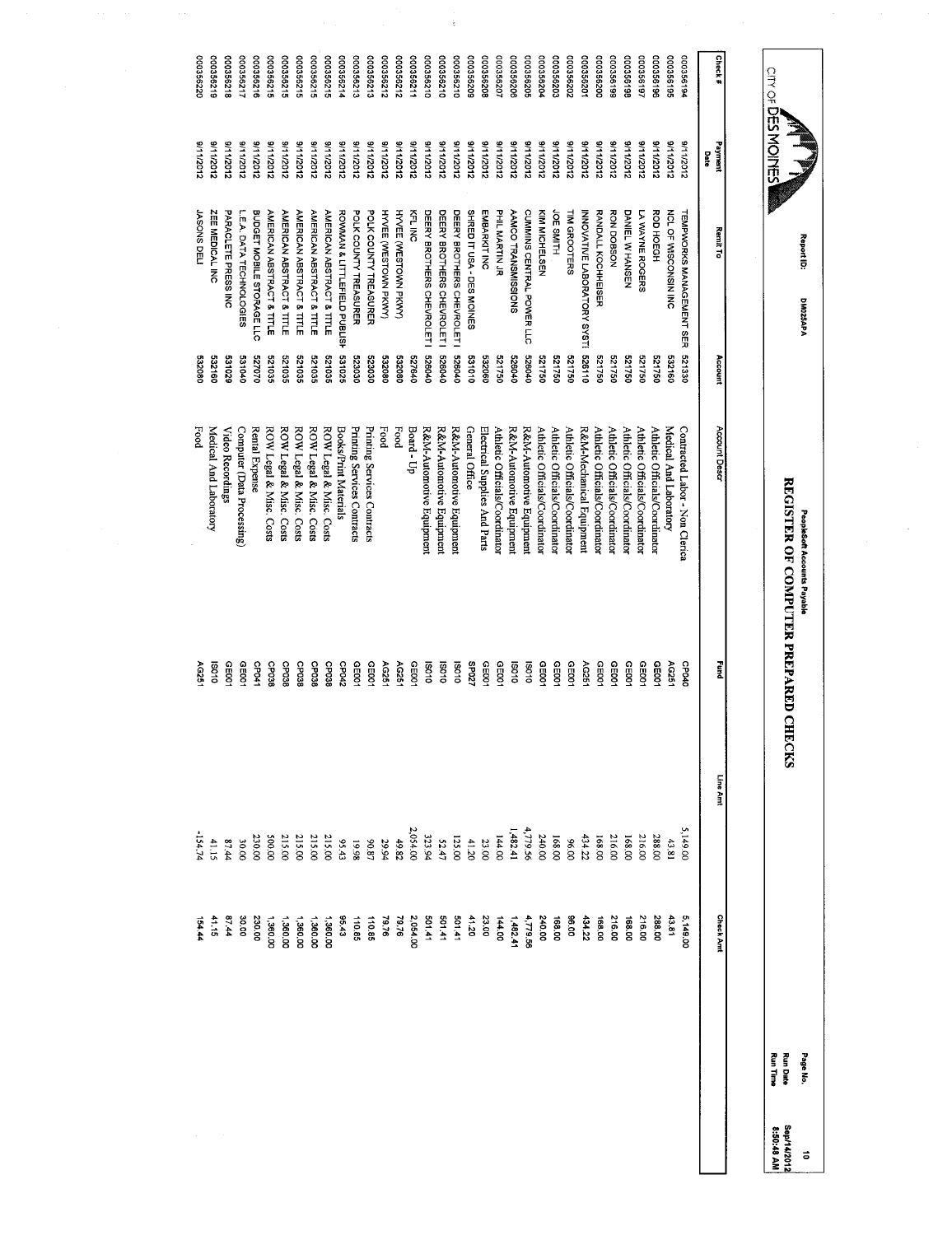| Control DESIGNATION   |                        | Report ID:<br>DM025APA                     |                  | REGISTER OF COMPUTER PREPARED CHECKS<br>PeopleSoft Accounts Payable |                                |                 |                   | <b>Run Time</b><br><b>Run Date</b><br>Page No. |
|-----------------------|------------------------|--------------------------------------------|------------------|---------------------------------------------------------------------|--------------------------------|-----------------|-------------------|------------------------------------------------|
|                       |                        |                                            |                  |                                                                     |                                |                 |                   |                                                |
| Check#                | Payment<br>Date        | <b>Remit To</b>                            | Account          | Account Descr                                                       | Į                              | Line Amt        | <b>Check Annt</b> |                                                |
| 00035622C             | 8/11/2012              | <b>UASONS DELI</b>                         | 532080           | Food                                                                | AG251                          | 154.74          | 154.44            |                                                |
| 000356220             | 21112012               | <b>JASONS DELI</b>                         | 332080           | Food                                                                | AG251                          | 154.44          | 154.44            |                                                |
| 00035622              | 3/11/2012              | LAWNS PLUS INC                             | 521320           | Contracted Mowing                                                   | GE001                          | 210.90          | 210.90            |                                                |
| 000356222             | 9/11/2012              | MIDWEST MEDICAL SUPPLY CO.1                | 532160           | Medical And Laboratory                                              | CED01                          | $\frac{9}{10}$  | 34.10             |                                                |
| 00356222              | 211/2012               | MIDWEST MEDICAL SUPPLY CO. L 532160        |                  | Medical And Laboratory                                              | GEDD1                          | 00'58           | $01*6$            |                                                |
| 000356223             | 211/2012               | DIRK SORENSEN                              | 521750           | Athletic Officials/Coordinator                                      | GE001                          | 72.00           | 72.00             |                                                |
| 72992000              | 21112012               | AEROTEK PROFESSIONAL SERVI 521010          |                  | Accounting And Clerical                                             | <b>SP751</b>                   | 1,108.80        | 1,108.80          |                                                |
| 000356225             | 2111/2012              | BIKE WORLD IOWA                            | 02023            | Rental Expense                                                      | GE001                          | 1,127.50        | 1,127.50          |                                                |
| 000356226             | 31112012               | <b>UNCLE WENDELLS</b>                      | 532080           | Food                                                                | CE001                          | 430.72          | 430.72            |                                                |
| 000356227             | 21112012               | CORNERSTONE GOVERNMENT AI                  | 020129           | Consultants And Professional S                                      | 09 <sub>4</sub> d <sub>S</sub> | 3,250.00        | 3,250.00          |                                                |
| 822992000             | 2102/11/6              | BOB K SKELLEY                              | 521035           | ROW Legal & Misc. Costs                                             | <b>SP854</b>                   | 110.00          | 110.00            |                                                |
| 000356229             | 8/11/2012              | <b>IOWA SPORTS FOUNDATION</b>              | 521140           | Contracted Recreation Services                                      | <b>SP722</b>                   | 640.00          | 00 019            |                                                |
| 000356230             | 2141/2012              | TOM DELLOPOULOS                            | 094129           | Athletic Officials/Coordinator                                      | <b>GE001</b>                   | 240.00          | 240.00            |                                                |
| 000356232<br>00035623 | 8/11/2012<br>8/11/2012 | CHRISTOPHER SPRAGUE<br>KRAMES STAYWELL LLC | 532350<br>054129 | Recreation Supplies And Equipm<br>Athletic Officials/Coordinator    | CE001<br>GE001                 | 277.15<br>72.00 | 277.15<br>72.00   |                                                |
| 000356233             | 2112012                | <b>US PRISONER TRANSPORT</b>               | 029/29           | Miscellaneous Contractual Serv                                      | CEDO1                          | 00'008          | 00.008            |                                                |
| 000356234             | 21112012               | STEVEN E CHARLSON                          | 011129           | Contracted Recreation Services                                      | GE001                          | 400.00          | 400.00            |                                                |
| 000356235             | 8/11/2012              | PH&S PRODUCTS                              | 532390           | Osha B.B.P. T&A                                                     | GEOO1                          | 720.00          | 00'022            |                                                |
| 000356236             | 2112012                | URBANDALE WATER UTILITY                    | 09099            | Water Use                                                           | AG255                          | 23.40           | 23.40             |                                                |
| 000356237             | 8/11/2012              | THE VIDEO STORE SHOPPER                    | 022320           | Library Processing Materials                                        | <b>S7892</b>                   | 1,687.44        | 1,753.32          |                                                |
| 000356237             | 8/11/2012              | THE VIDEO STORE SHOPPER                    | 532320           | Library Processing Materials                                        | <b>SL8dS</b>                   | 88.88           | 1,753.32          |                                                |
| 000356238             | 2102/11/6              | MARY PAT LAMAIR                            | 521140           | Contracted Recreation Services                                      | ET901                          | 00'09           | 00.08             |                                                |
| 000356238             | 8/11/2012              | <b>ASH GROVE CEMENT CO</b>                 | 532050           | Concrete And Clay Products                                          | <b>ENDOO</b>                   | 8,660.60        | 8,660.60          |                                                |
| 000356240             | 8/11/2012              | <b>XYLEM WATER SOLUTIONS USA I</b>         | 532130           | Lubricants (Non-Motor Vehicle)                                      | AG251                          | 700.00          | 700.00            |                                                |
| 00035624              | 8/11/2012              | DAFFODIL MILLER                            | 531025           | Books/Print Materials                                               | CP042                          | 20.00           | 20.00             |                                                |
| 25992000              | 8/11/2012              | ANDREW MASSOTH                             | 460005           | Appeals - Board Of Adjustment                                       | L0035                          | 322.00          | 322.00            |                                                |
| 000356243             | 2102/11/16             | GREGORY ADAMS                              | 090299           | <b>Sidewalks</b>                                                    | <b>CP038</b>                   | 258.72          | 258.72            |                                                |
| 10035624              | 2102/11/6              | MIKE FICK                                  | 543050           | Sidewalks                                                           | GP038                          | 323.40          | 323.40            |                                                |
| 000356245             | 8/11/2012              | KEITH PERRY                                | 543050           | <b>Sidewalks</b>                                                    | <b>CP038</b>                   | 00'685          | 539.00            |                                                |
| 000356246             | 2102/11/6              | RAUN TAYLOR                                | 521750           | Athletic Officials/Coordinator                                      | GE001                          | 48.00           | 48.00             |                                                |
| 172992000             | 2102/11/16             | JAM SOFTWARE                               | 525195           | Software Licenses                                                   | GE001                          | 81.081          | $rac{1}{2}$       |                                                |
| 372992000             | <b>S/11/2012</b>       | BREANNA FITCH                              | 468365           | Park Shelter Houses                                                 | GE001                          | <b>40.00</b>    | 40.00             |                                                |
| 000356249             | 9/13/2012              | CAROLINE GATHRIGHT                         | 522020           | Local Transportation                                                | OZDdS                          | 56.61           | 56.61             |                                                |
| 000356250             | 8/13/2012              | SCOTT RAUDABAUGH                           | 532170           | Minor Equipment And Hand Tools                                      | GE001                          | 100.00          | 100.00            |                                                |
| 000356251             | <b>S/13/2012</b>       | PENNY OREWILER                             | 522020           | Local Transportation                                                | SP020                          | 22.20           | 22.20             |                                                |

 $\frac{1}{4} \left( \frac{1}{2} \right)^{1/2}$ 

 $\frac{1}{\sqrt{2}}$ 

 $\overline{\phantom{a}}$ 

11<br>Sep14/2012<br>8:50:48 AM

Sep/14/2012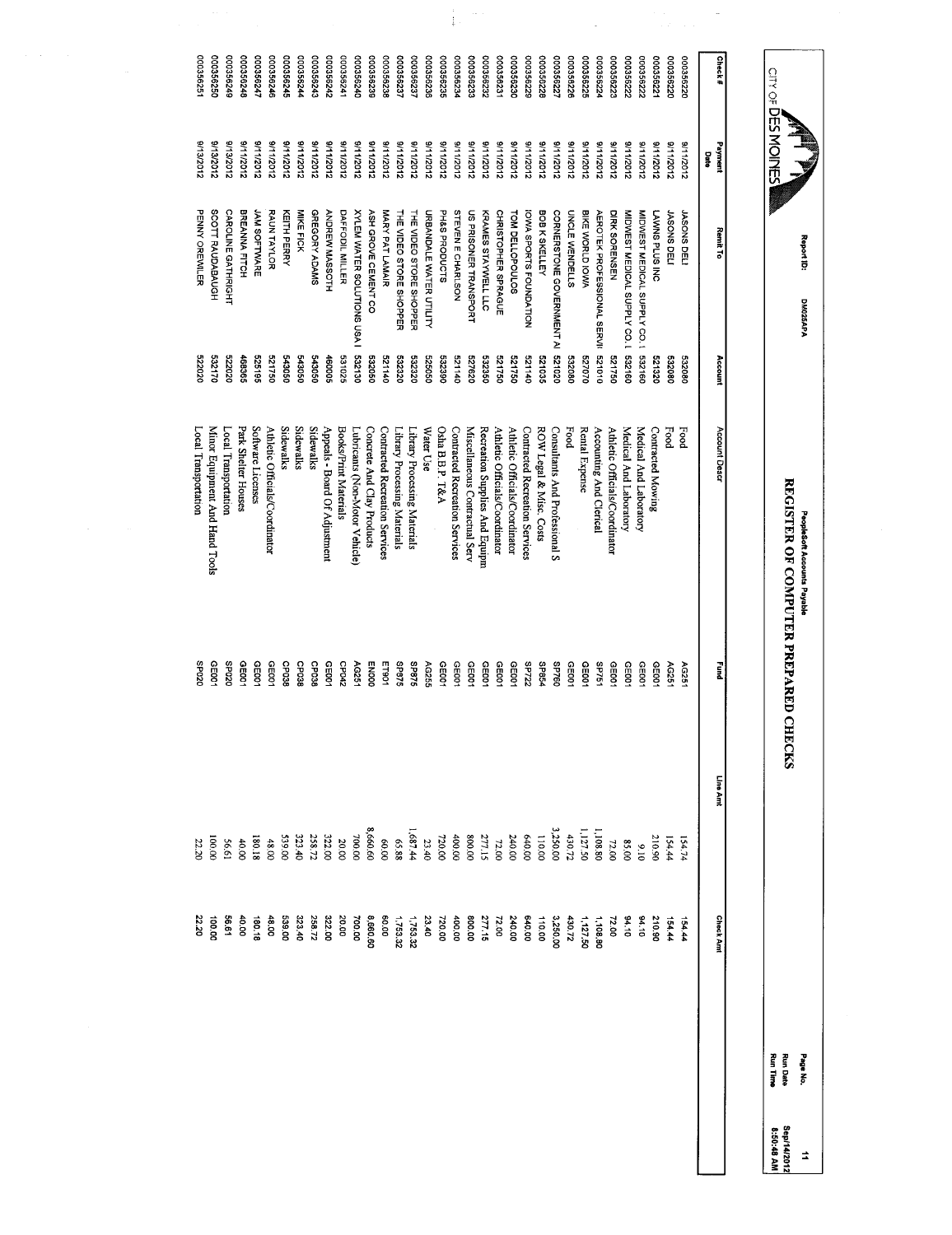| 000356277                  | 000356275          | 000356274                                                                                                                | 000356273                                                                | 2/2988000          | 00035627                           | 00035627C     | 000356269                 | 000356268              | 000356267           | 000356266                    | 000356266                  | 000356265                  | 000356264                                    | 000356263                  | 292992000            | 00035626                | 000356260                         | 000356260                  | 52992000               | 000356258            | 00035625               | 000356256              | 000356256                | 000356256         | 000356256                | 000356256                | 000356255      | 000356255            | 000356254            | 00035625:                      | 00035625             | 000356252            | 000356252     |      | Check#           |
|----------------------------|--------------------|--------------------------------------------------------------------------------------------------------------------------|--------------------------------------------------------------------------|--------------------|------------------------------------|---------------|---------------------------|------------------------|---------------------|------------------------------|----------------------------|----------------------------|----------------------------------------------|----------------------------|----------------------|-------------------------|-----------------------------------|----------------------------|------------------------|----------------------|------------------------|------------------------|--------------------------|-------------------|--------------------------|--------------------------|----------------|----------------------|----------------------|--------------------------------|----------------------|----------------------|---------------|------|------------------|
| 8/13/2012                  |                    | 213/2012                                                                                                                 | 3/13/2012                                                                | 3/13/2012          | 3/13/2012                          | 3/13/2012     | 21322012                  | 3/13/2012              | <b>SIOSSELS</b>     | 8/13/2012                    | 8/13/2012                  | 8/13/2012                  | 8/13/2012                                    | 8/13/2012                  | <b>S/13/2012</b>     | 5/13/2012               | 2102/81/6                         | 21322012                   | 3/13/2012              | 3/13/2012            | 3/13/2012              | 8/13/2012              | <b>S/13/2012</b>         | <b>S/13/2012</b>  | 2102/81/6                | 213/2012                 | 8/13/2012      | 3/13/2012            | 3/13/2012            | 3/13/2012                      | 3/13/2012            | 3/13/2012            | 3/13/2012     | Date | Payment          |
| GRINNELL MUTUAL REINSURANC |                    | RICHARD GREEN                                                                                                            | RAYMOND AND MARY BUTLER                                                  |                    | GREGORY VALENTINE                  | BOB K SKELLEY | <b>GRETCHEN JOHNSON</b>   | BEST HEATING & COOLING |                     |                              |                            |                            |                                              | POLK COUNTY TREASURER      | POLK COUNTY RECORDER |                         | MIDAMERICAN ENERGY                | MIDAMERICAN ENERGY         | DEBBIE GREIM           | <b>GNOT NAHTANOL</b> | SIG SAUER ACADEMY      | IOWA CHAPTER APWA      | <b>IOWA CHAPTER APWA</b> | IOWA CHAPTER APWA | <b>IOWA CHAPTER APWA</b> | <b>IOWA CHAPTER APWA</b> | JOHN JENSEN JR | JOHN JENSEN JR       | BRADY CARNEY         | BRYANT EGENBERGER              | BRYANT EGENBERGER    | MARC NIELSEN         | MARC NIELSEN  |      | Remit To         |
| 099/29                     |                    | 528025                                                                                                                   | 009289                                                                   | 528025             | 01019                              | 521035        | 529390                    | 528086                 | 532500              | 001139                       | 093090                     | 090299                     | 526050                                       | 010179                     | 521035               | 527560                  | 528165                            | 528165                     | 104041                 | 362050               | 104041                 | 104041                 | 104041                   | 10401             | 104041                   | 10404                    | 023229         | 522020               | 532260               | 023230                         | 522020               | 522020               | 562040        |      | Account          |
|                            | Relocation Payment | Relocation Payment                                                                                                       | Temporary Easements                                                      | Relocation Payment | [and                               |               | Customer Reimburse-Sewers | <b>ECIP Cooling</b>    | Temporary Easements | Grant Pass-Through           | Training                   |                            | R&M-Operating & Construction E               | pue <sub>T</sub>           |                      | Tow In & Storage        | Project Reconnect Payments        | Project Reconnect Payments | Prepaid expense-travel | Training             | Prepaid expense-travel | Prepaid expense-travel | Prepaid expense-travel   |                   |                          | Prepaid expense-trave    |                |                      |                      |                                |                      | Local Transportation | Travel        |      | Account Descr    |
| GE00                       |                    | <b>P9824</b>                                                                                                             | EN304                                                                    | <b>PS8dS</b>       | <b>SP854</b>                       | <b>P98dS</b>  | EN101                     | SP033                  | EN304               | <b>SP751</b>                 | SP751                      | CE001                      | EN301                                        | <b>SP854</b>               | <b>PS924</b>         | CE001                   | 6t/dS                             | <b>ECOdS</b>               | 010SI                  | GE001                | LZEdS                  | <b>EN101</b>           | EN101                    | <b>096dS</b>      | EN101                    | GE001                    | GE001          | CEDO1                | CEDO1                | 06101                          | <b>GE001</b>         | GE001                | 02/dS         |      | pung<br>E        |
| 9,393,92                   |                    | 400.00                                                                                                                   | 100.00                                                                   | 22,500.00          | 59,603.72                          | 110.00        | 1,000.00                  | 287.00                 | 2,000.00            | 00'028                       | 00'099                     | 380.00                     | 9,684.50                                     | 2,820.00                   | 191.20               | 3,838.00                |                                   |                            | 918.48                 | 300.48               | 395.00                 | 160.00                 | 160.00                   | 160.00            | 160.00                   | 00'56                    | 2.78           | 1.94                 | 00'059               | 7.22                           | 6.38                 | 4.61                 | $\frac{8}{2}$ |      | Line Amt         |
| 0,393.92                   |                    | 400.00                                                                                                                   | 100.00                                                                   | 2,500.00           | 59,603.73                          | 110.00        | 1,000.00                  | 287.00                 | 2,000.00            | 1,530.00                     | 1,530.00                   | 380.00                     | 0.684.50                                     | 2,820.00                   | 191.20               | 3,838.00                | 2,654.66                          | 2,654.66                   | 918.48                 | 300.48               |                        | 735.00                 | 735.00                   | 735.00            |                          | 735.00                   | $\frac{1}{2}$  | 4.72                 | 650.00               | 13.60                          | 13.60                | 1.61                 | $\frac{4}{9}$ |      | <b>Check Ant</b> |
|                            |                    | 000356276<br>9/13/2012<br><b>RICHARD GREEN</b><br>528025<br>Relocation Payment<br><b>SP854</b><br>10,000.00<br>10,000.00 | S/13/2012<br>RICHARD GREEN<br>528025<br><b>SP854</b><br>450.00<br>450.00 |                    | <b>JEFFREY S AND AMBER E JONES</b> |               | ROW Legal & Misc. Costs   |                        |                     | UNION PACIFIC RAILROAD COMP. | IOWA LAW ENFORCEMENT INTEL | IOWA LAW ENFORCEMENT INTEL | <b>OWA EMERGENCY MEDICAL SER</b><br>Training | POLK COUNTY PUBLIC WORKS D |                      | ROW Legal & Misc. Costs | <b>IOWA DEPARTMENT OF TRANSPC</b> |                            | 1,262.35<br>1,392.31   |                      |                        | 395.00                 |                          |                   | Prepaid expense-trave    | Prepaid expense-travel   | 735.00         | Local Transportation | Local Transportation | Safety & Protective Equip & Cl | Local Transportation | Local Transportation |               |      |                  |

Report ID: DM025APA DM025APA

CITY OF DES MOINES

Propiesoft Accounts Payable<br>REGISTER OF COMPUTER PREPARED CHECKS REGISTER OF COMPUTER PREPARED CHECKS PeopleSoft Accounts Payable

Page No. 12<br>Sep14/2012<br>8:50:48 AM<br>8:50:48 AM Run Date Sep/14/2012 Run Time 8:50:48 AM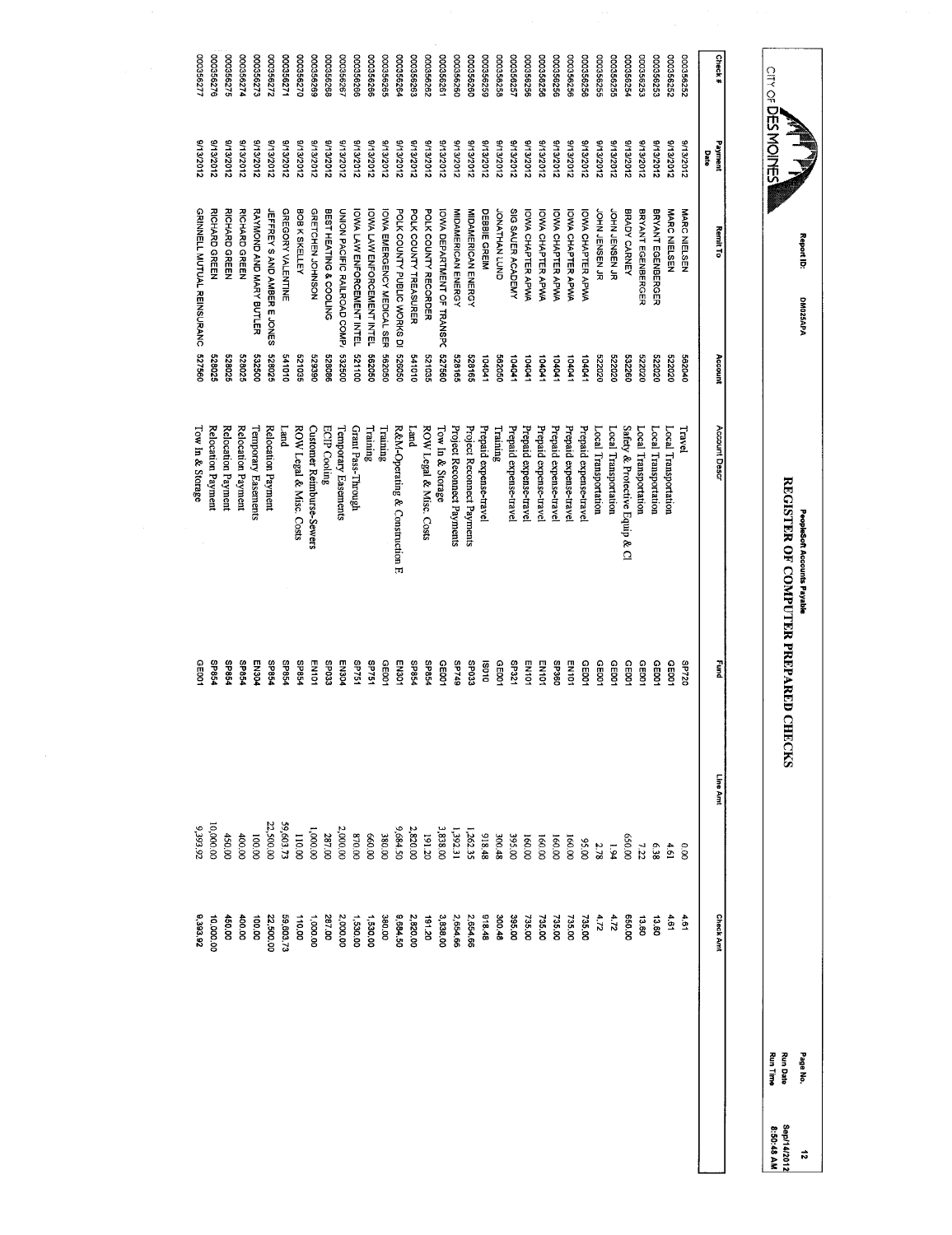| Carver DES MODIFFS    |                        | Report ID:<br>DM025APA                 |                  | REGISTER OF COMPUTER PREPARED CHECKS<br>PeopleSoft Accounts Payable |                       |                    |                    | <b>Run Time</b><br><b>Run Date</b><br>Page No. | Sep/14/2012<br>8:50:48 AM<br>ದ |
|-----------------------|------------------------|----------------------------------------|------------------|---------------------------------------------------------------------|-----------------------|--------------------|--------------------|------------------------------------------------|--------------------------------|
|                       |                        |                                        |                  |                                                                     |                       |                    |                    |                                                |                                |
| Check#                | Payment<br>Date        | Remit To                               | Account          | Account Descr                                                       | Fund                  | Line Amt           | <b>Check Amt</b>   |                                                |                                |
| 875956278             | 81302012               | JOE BIANCHI                            | 528025           | Relocation Payment                                                  | <b>PS8dS</b>          | 22,500.00          | 22,500.00          |                                                |                                |
| 000356279             | 3/13/2012              | <b>HEATHER BROWN</b>                   | 088829           | Customer Reimburse-Sewers                                           | <b>EN101</b>          | 1,000.00           | 2,000.00           |                                                |                                |
| 000356279             | <b>S/13/2012</b>       | <b>HEATHER BROWN</b>                   | 068629           | Customer Reimburse-Sewers                                           | EN101                 | 1,000.00           | 2,000.00           |                                                |                                |
| 000356280             | 8/13/2012              | <b>JUSTINE FINLEY</b>                  | 068629           | Customer Reunburse-Sewers                                           | EN101                 | 00.000,1           | 1,000.00           |                                                |                                |
| 00035628              | <b>S/13/2012</b>       | <b>JAY KING</b>                        | 529390           | <b>Customer Reimburse-Sewers</b>                                    | EN101                 | 1,000.00           | 1,000.00           |                                                |                                |
| 200356282             | 8/13/2012              | <b>MARY KLAPP</b>                      | 529390           | Customer Reimburse-Sewers                                           | EN101                 | 1,000.00           | 1,000.00           |                                                |                                |
| 282996000             | 8/13/2012              | 24 & UP LLC                            | 062679           | <b>Customer Reimburse-Sewers</b>                                    | <b>EN101</b>          | 1,000.00           | 1,000.00           |                                                |                                |
| 00035628              | 8/13/2012              | BESS WOOD                              | 062629           | <b>Customer Reimburse-Sewers</b>                                    | EN101                 | 1,000.00           | 1,000.00           |                                                |                                |
| 00035628              | <b>S/13/2012</b>       | WRIGHT WATER ENGINEERS INC             | 090299           | Training                                                            | EN301                 | 30.00              | 30.00              |                                                |                                |
| 000356286             | 2132212                | VALUE LINE PUB INC                     | 531025           | Books/Print Materials                                               | CP042                 | 00'868             | 00'868             |                                                |                                |
| 000356287             | 8/13/2012              | YMCA OF GREATER DES MOINES             | 080129           | Sub-Recipient Contr                                                 | <b>SEO3B</b>          | 6,799.00           | 0799.00            |                                                |                                |
| 00035628              | 8/13/2012              | <b>YMCA</b>                            | 521080           | Sub-Recipient Contr                                                 | 680dS                 | 2,619.00           | 2,619.00           |                                                |                                |
| 000356289             | 8/13/2012              | IOWA ASSOCIATION OF BUSINES:           | 562050           | Training                                                            | GE001                 | 00'06              | 00'06              |                                                |                                |
| 00035629<br>00035629C | 9/13/2012<br>9/13/2012 | <b>AMES ENVIRONMENTAL INC</b><br>GATSO | 021020<br>029225 | Miscellaneous Contractual Serv                                      | <b>PEOdO</b><br>GE001 | 2,662.00           | 521'56<br>2,662.00 |                                                |                                |
| 000356292             | 9/13/2012              | <b>CRAMER &amp; ASSOCIATES INC</b>     | 08030            | Storm Sewers<br>Consultants And Professional S                      | <b>EN104</b>          | 97,315.66<br>52125 | 97,315.66          |                                                |                                |
| 000356293             | 8/13/2012              | GRIMES ASPHALT & PAVING COR            | 543080           | Other Improvements                                                  | CPO34                 | 33,222.11          | 33,222.11          |                                                |                                |
| 000356294             | 8/13/2012              | GRIMES ASPHALT & PAVING COR            | 543060           | Streets And Roadways                                                | GP038                 | 4,557.06           | 4,557.06           |                                                |                                |
| 00035629              | 8/13/2012              | SHUCK-BRITSON INC                      | 020129           | Consultants And Professional S                                      | CP032                 | 3,043.60           | 3,043.60           |                                                |                                |
| 000356296             | 8/13/2012              | <b>JENSEN CONSTRUCTION COMPA</b>       | 543080           | Other Improvements                                                  | <b>95725</b>          | 52,740.35          | 52,740.35          |                                                |                                |
| 000356297             | 8/13/2012              | HOWARD R GREEN COMPANY                 | 020129           | Consultants And Professional S                                      | EN304                 | 15,263.25          | 15,263.25          |                                                |                                |
| 000356298             | 8/13/2012              | HOWARD R GREEN COMPANY                 | 020129           | Consultants And Professional S                                      | EN304                 | <b>380.00</b>      | 380.00             |                                                |                                |
| 000356299             | 9/13/2012              | CALHOUN-BURNS & ASSOCIATES             | 020129           | Consultants And Professional S                                      | CP032                 | 4,373.00           | 4,373.00           |                                                |                                |
| 00356300              | 8/13/2012              | ELDER CORPORATION                      | 543080           | Other Improvements                                                  | <b>CP040</b>          | 140,971.42         | 140,971.42         |                                                |                                |
| 000356301             | 8/13/2012              | ELDER CORPORATION                      | 543080           | Other Improvements                                                  | CPO4O                 | 57,296.13          | 57,296.13          |                                                |                                |
| 000356302             | 8/13/2012              | ELDER CORPORATION                      | 08081            | Other Improvements                                                  | CPO4O                 | 30,000.00          | 30,000.00          |                                                |                                |
| 000356302             | <b>S/13/2012</b>       | STORY CONSTRUCTION CO                  | 070019           | Sanitary Sewers                                                     | AG267                 | 114,504.62         | 114,504.62         |                                                |                                |
| 00035630<             | 9/13/2012              | BLANK PARK ZOO                         | 528190           | Economic Development Grants                                         | CPO4O                 | 371,000.16         | 371,000.16         |                                                |                                |
| 000356305             | 3/13/2012              | TK CONCRETE INC                        | 543050           | <b>Sidewalks</b>                                                    | CP038                 | 44,665.33          | 44,665.33          |                                                |                                |
| 000356306             | 9/13/2012              | REILY CONSTRUCTION                     | 010019           | Sanitary Sewers                                                     | EN104                 | 17,832.15          | 17,832.19          |                                                |                                |
| 000356307             | 8/13/2012              | REILY CONSTRUCTION                     | 543040           | Sanitary Sewers                                                     | EN104                 | 93,070.16          | 83,070.16          |                                                |                                |
| 000356306             | 8/13/2012              | KIRKHAM MICHAEL CONSULTING             | 020129           | Consultants And Professional S                                      | CP038                 | 101,279.50         | 101,279.50         |                                                |                                |
| 000356309             | 8/13/2012              | KIRKHAM MICHAEL CONSULTING             | 020129           | Consultants And Professional S                                      | CP038                 | 38,866.00          | 38,866.00          |                                                |                                |
| 000356310             | 8/13/2012              | KIRKHAM MICHAEL CONSULTING             | 020129           | Consultants And Professional S                                      | CP038                 | 2,802.27           | 2,802.27           |                                                |                                |
| 000356311             | 0/13/2012              | <b>HOR ENGINEERING INC.</b>            | 021030           | Consultants And Professional S                                      | EN304                 | 5,149.39           | 5,149.39           |                                                |                                |

 $\mathbb{R}^d$ 

 $\frac{1}{\sqrt{2\pi}\pi^2} \frac{1}{\sqrt{2\pi}} \frac{1}{\sqrt{2\pi}} \frac{1}{\sqrt{2\pi}} \frac{1}{\sqrt{2\pi}} \frac{1}{\sqrt{2\pi}} \frac{1}{\sqrt{2\pi}} \frac{1}{\sqrt{2\pi}} \frac{1}{\sqrt{2\pi}} \frac{1}{\sqrt{2\pi}} \frac{1}{\sqrt{2\pi}} \frac{1}{\sqrt{2\pi}} \frac{1}{\sqrt{2\pi}} \frac{1}{\sqrt{2\pi}} \frac{1}{\sqrt{2\pi}} \frac{1}{\sqrt{2\pi}} \frac{1}{\sqrt{2\pi}} \frac{1}{\sqrt{2\pi}}$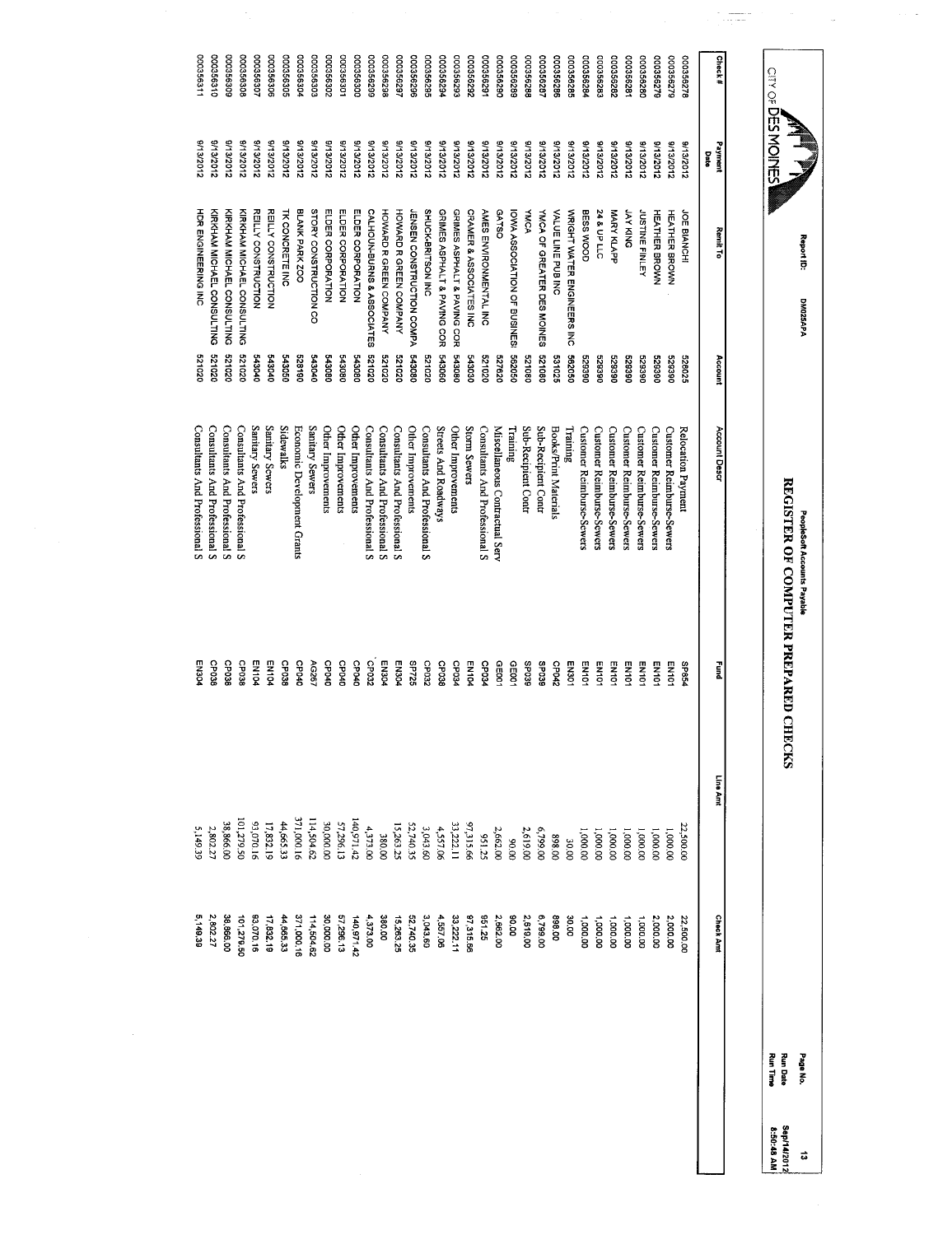| CITY OF DES MOINES     |                      | Report ID:<br>DM025APA                   |                  | REGISTER OF COMPUTER PREPARED CHE<br>PeopleSoft Accounts Payable |                | CKS            |                         | Run Date<br>Page No.<br><b>Run Time</b> | Sep/14/2012<br>8:50:48 AM<br># |
|------------------------|----------------------|------------------------------------------|------------------|------------------------------------------------------------------|----------------|----------------|-------------------------|-----------------------------------------|--------------------------------|
|                        |                      |                                          |                  |                                                                  |                |                |                         |                                         |                                |
| Check#                 | Payment<br>Date      | <b>Remit To</b>                          | Account          | Account Descr                                                    | nung<br>B      | Line Amt       | <b>Check Amt</b>        |                                         |                                |
| 000356312              | 8/13/2012            | LA TOUR CONSTRUCTION INC                 | 010819           | Sanitary Sewers                                                  | AG267          | 13,054.76      | 13,054.76               |                                         |                                |
| 000356313              | 8/13/2012            | MIDWEST ACCESSIBILITY INITIATI           | 020129           | Consultants And Professional S                                   | CP034          | 3,750.00       | 3,750.00                |                                         |                                |
| 000356314              | 3/13/2012            | GEORGE BUTLER ASSOCIATES IN              | 321020           | Consultants And Professional S                                   | CP041          | 4,610.25       | 4,610.25                |                                         |                                |
| 900356315              | 9/13/2012            | GEISLINGER & SONS INC                    | 043040           | Sanitary Sewers                                                  | <b>AG267</b>   | 23,275.0C      | 23,275.00               |                                         |                                |
| 000356316              | 8/13/2012            | <b>NEUMANN MONSON ARCHITECTS</b>         | 020129           | Consultants And Professional S                                   | CP034          | 42,165.77      | 42,165.77               |                                         |                                |
| 100356317              | 8/13/2012            | <b>MIDAMERICAN ENERGY</b>                | 010929           | Gas                                                              | <b>EN101</b>   | 10.00          | 123,051.63              |                                         |                                |
| 000356317              | 3/13/2012            | <b>MIDAMERICAN ENERGY</b>                | 525020           | Electric Light And Power                                         | <b>EN101</b>   | 843.39         | 123,051.63              |                                         |                                |
| 000356317              | 8/13/2012            | <b>MIDAMERICAN ENERGY</b>                | 525010           | Gas                                                              | <b>EN101</b>   | 12.75          | 123,051.63              |                                         |                                |
| 12993000               | 8/13/2012            | <b>MIDAMERICAN ENERGY</b>                | 325020           | Electric Light And Power                                         | <b>OBCdS</b>   | 581.23         | 123,051.63              |                                         |                                |
| 000356317              | 3/13/2012            | MIDAMERICAN ENERGY                       | 020929           | Electric Light And Power                                         | GE001          | 787.39         | 123,051.63              |                                         |                                |
| 126935917              | 8/13/2012            | MIDAMERICAN ENERGY                       | 020529           | Electric Light And Power                                         | GE001          | 18.32          | 123,051.63              |                                         |                                |
| 112992000              | 9/13/2012            | <b>NIDAMERICAN ENERGY</b>                | 525020           | Electric Light And Power                                         | GEOO1          | 23.54          | 123,051.63              |                                         |                                |
| 112992000<br>000356317 | 21322012<br>213/2012 | MIDAMERICAN ENERGY<br>MIDAMERICAN ENERGY | 325020<br>525020 | Electric Light And Power                                         | GE001          | 20.73          | 123,051.63              |                                         |                                |
| 100356317              | 9/13/2012            | <b>MIDAMERICAN ENERGY</b>                | 020929           | Electric Light And Power<br>Electric Light And Power             | GEOO1<br>GEDO1 | 20.63<br>19.22 | 123,051.63<br>23,051.63 |                                         |                                |
| 000356317              | <b>2132012</b>       | <b>MIDAMERICAN ENERGY</b>                | 525020           | Electric Light And Power                                         | CEDO1          | 22.53          | 23,051.63               |                                         |                                |
| 100356317              | <b>2/13/2012</b>     | MIDAMERICAN ENERGY                       | 525010           | Cas                                                              | CE001          | 70.74          | 123,051.63              |                                         |                                |
| 000356317              | S/13/2012            | <b>MIDAMERICAN ENERGY</b>                | 020929           | Electric Light And Power                                         | GE001          | 129.32         | 23,051.63               |                                         |                                |
| 000356317              | S/13/2012            | MIDAMERICAN ENERGY                       | 525020           | Electric Light And Power                                         | GE001          | 984.24         | 123,051.63              |                                         |                                |
| 000356317              | 8/13/2012            | MIDAMERICAN ENERGY                       | 525020           | Electric Light And Power                                         | GE001          | 768.26         | 123,051.63              |                                         |                                |
| 00035631               | <b>S/13/2012</b>     | MIDAMERICAN ENERGY                       | 020929           | Electric Light And Power                                         | GE001          | 26.04          | 123,051.63              |                                         |                                |
| 000356317              | 8/13/2012            | MIDAMERICAN ENERGY                       | 020929           | Electric Light And Power                                         | GE001          | 36.18          | 23,051.63               |                                         |                                |
| 176926000              | 8/13/2012            | <b>MIDAMERICAN ENERGY</b>                | 525010           | Gas                                                              | GE001          | 3,348.39       | 123,051.63              |                                         |                                |
| 112935000              | <b>S/13/2012</b>     | MIDAMERICAN ENERGY                       | 020929           | Electric Light And Power                                         | CE001          | 1,363.50       | 123,051.63              |                                         |                                |
| 000356317              | 8/13/2012            | <b>MIDAMERICAN ENERGY</b>                | 525020           | Electric Light And Power                                         | GE001          | 186.31         | 123,051.63              |                                         |                                |
| 000356317              | 8/13/2012            | <b>MIDAMERICAN ENERGY</b>                | 020929           | Electric Light And Power                                         | <b>OSCdS</b>   | 38.80          | 123,051.63              |                                         |                                |
| 000356317              | 9/13/2012            | MIDAMERICAN ENERGY                       | 020929           | Electric Light And Power                                         | <b>O9CdS</b>   | 124.96         | 123,051.63              |                                         |                                |
| 00035631               | 8/13/2012            | <b>MIDAMERICAN ENERGY</b>                | 020929           | Electric Light And Power                                         | <b>EN101</b>   | 38.24          | 23,051.63               |                                         |                                |
| 100356317              | 8/13/2012            | <b>MIDAMERICAN ENERGY</b>                | 525020           | Electric Light And Power                                         | <b>EN101</b>   | 19.43          | 23,051.63               |                                         |                                |
| 11899000               | 9/13/2012            | <b>MIDAMERICAN ENERGY</b>                | 525010           | Gas                                                              | <b>EN101</b>   | 01'601         | 23,051.63               |                                         |                                |
| 00035631               | 9/13/2012            | MIDAMERICAN ENERGY                       | 225020           | Electric Light And Power                                         | <b>EN101</b>   | 125.31         | 123,051.63              |                                         |                                |
| 000356317              | 213226178            | MIDAMERICAN ENERGY                       | 325020           | Electric Light And Power                                         | EN101          | 45.22          | 123,051.63              |                                         |                                |
| 000356317              | S/13/2012            | <b>MIDAMERICAN ENERGY</b>                | 525010           | Gas                                                              | EN101          | 18.88          | 23,051.63               |                                         |                                |
| 000356317              | 8/13/2012            | MIDAMERICAN ENERGY                       | 010929           | GaS                                                              | EN101          | £508           | 123,051.63              |                                         |                                |
| 000356317              | 8/13/2012            | MIDAMERICAN ENERGY                       | 525010           | Gas                                                              | <b>EN101</b>   | 114.26         | 123,051.63              |                                         |                                |

 $\begin{aligned} \mathcal{L}_{\text{infinite}}(\mathcal{L}_{\text{in}}(\mathcal{L}_{\text{out}})) \\ &\geq 0. \end{aligned}$ 

l,

 $\frac{1}{10}$